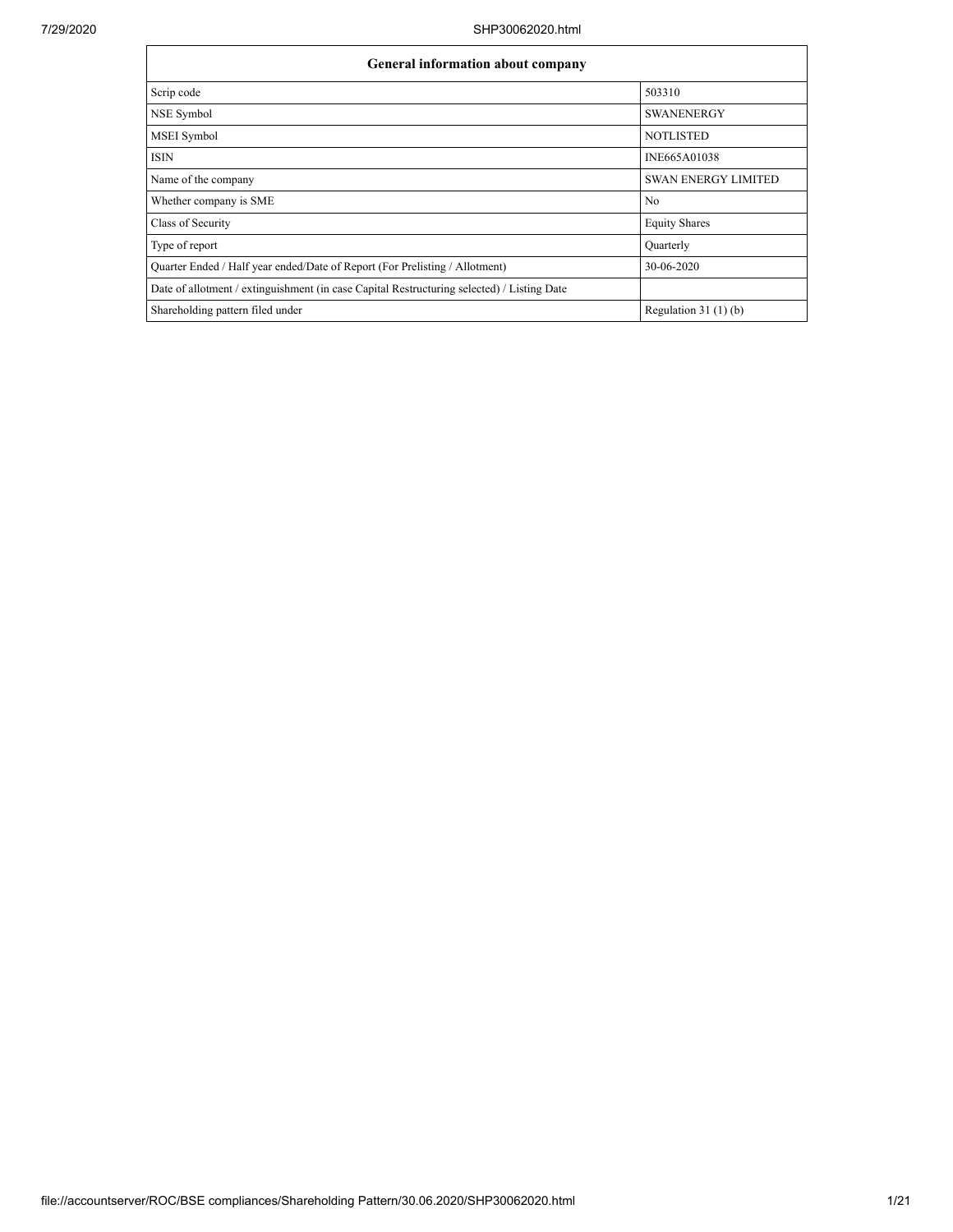|                 | <b>Declaration</b>                                                                        |                |                                |                       |                             |  |  |  |  |  |  |  |
|-----------------|-------------------------------------------------------------------------------------------|----------------|--------------------------------|-----------------------|-----------------------------|--|--|--|--|--|--|--|
| Sr.<br>No.      | Particular                                                                                | Yes/No         | Promoter and<br>Promoter Group | Public<br>shareholder | Non Promoter-<br>Non Public |  |  |  |  |  |  |  |
| -1              | Whether the Listed Entity has issued any partly paid up shares?                           | No.            | No                             | N <sub>0</sub>        | N <sub>0</sub>              |  |  |  |  |  |  |  |
| $\overline{2}$  | Whether the Listed Entity has issued any Convertible Securities<br>2                      | No             | No                             | N <sub>0</sub>        | N <sub>o</sub>              |  |  |  |  |  |  |  |
| 3               | Whether the Listed Entity has issued any Warrants?                                        | No             | No                             | N <sub>0</sub>        | N <sub>o</sub>              |  |  |  |  |  |  |  |
| $\overline{4}$  | Whether the Listed Entity has any shares against which<br>depository receipts are issued? | N <sub>0</sub> | No                             | N <sub>0</sub>        | N <sub>0</sub>              |  |  |  |  |  |  |  |
| 5               | Whether the Listed Entity has any shares in locked-in?                                    | N <sub>o</sub> | No                             | N <sub>0</sub>        | N <sub>0</sub>              |  |  |  |  |  |  |  |
| 6               | Whether any shares held by promoters are pledge or otherwise<br>encumbered?               | Yes            | Yes                            |                       |                             |  |  |  |  |  |  |  |
| $7\phantom{.0}$ | Whether company has equity shares with differential voting<br>rights?                     | N <sub>0</sub> | N <sub>0</sub>                 | N <sub>0</sub>        | N <sub>0</sub>              |  |  |  |  |  |  |  |
| 8               | Whether the listed entity has any significant beneficial owner?                           | <b>Yes</b>     |                                |                       |                             |  |  |  |  |  |  |  |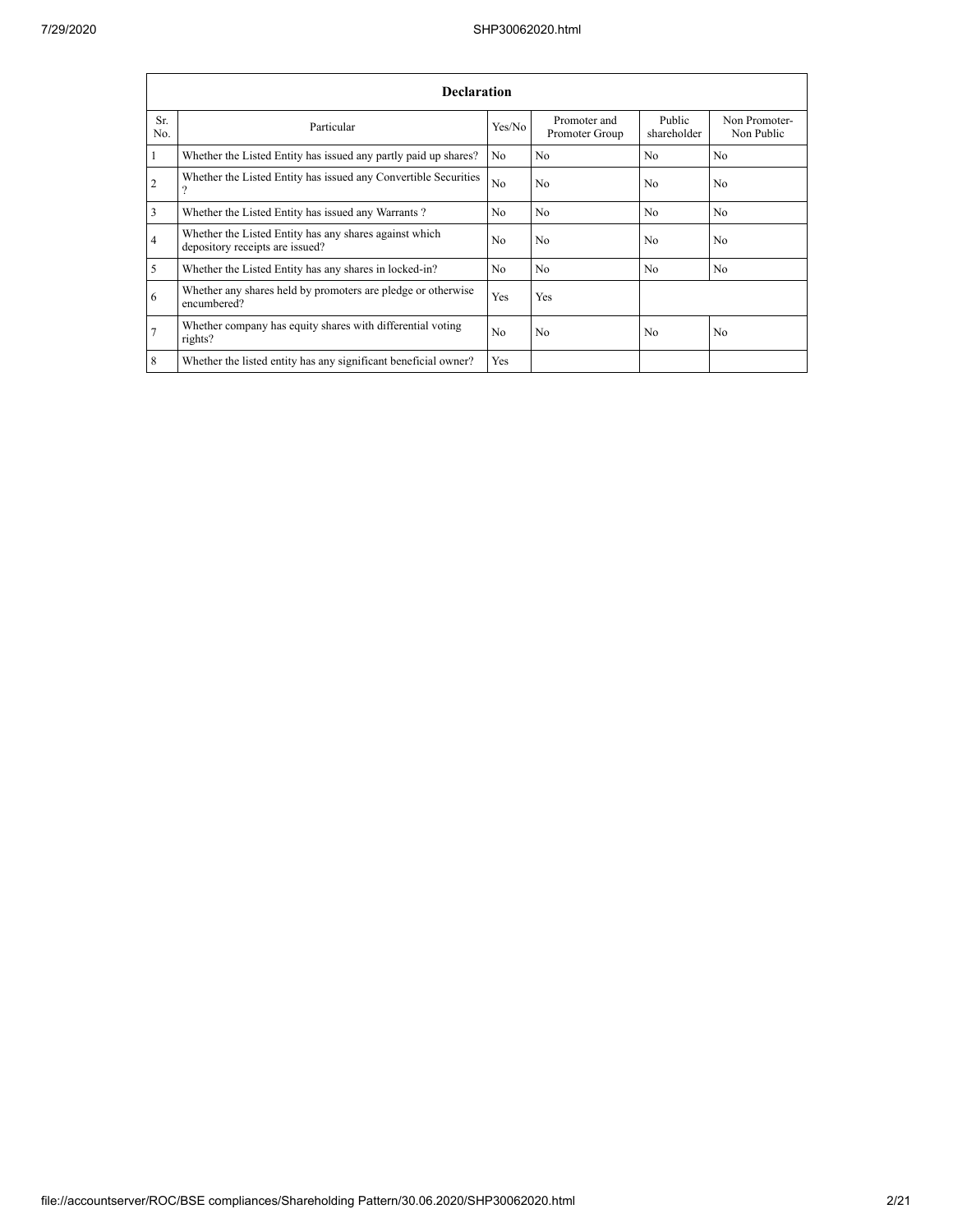|                   | Table I - Summary Statement holding of specified securities |                                  |                                        |                           |                          |                                         |                                                  |                                                                  |               |           |                                   |  |
|-------------------|-------------------------------------------------------------|----------------------------------|----------------------------------------|---------------------------|--------------------------|-----------------------------------------|--------------------------------------------------|------------------------------------------------------------------|---------------|-----------|-----------------------------------|--|
|                   | Category                                                    |                                  | No. of                                 | No. Of<br>Partly<br>paid- | No. Of<br>shares         | Total nos.                              | Shareholding<br>as a % of total<br>no. of shares | Number of Voting Rights held in each class<br>of securities (IX) |               |           |                                   |  |
| Category<br>$($ I | of<br>shareholder                                           | Nos. Of<br>shareholders<br>(III) | fully paid<br>up equity<br>shares held | up<br>equity              | underlying<br>Depository | shares held<br>$(VII) =$<br>$(IV)+(V)+$ | (calculated as<br>per SCRR,                      | No of Voting (XIV) Rights                                        |               |           | Total as a<br>$%$ of<br>$(A+B+C)$ |  |
|                   | (II)                                                        |                                  | (IV)                                   | shares<br>held<br>(V)     | Receipts<br>(VI)         | (VI)                                    | 1957) (VIII)<br>As a $%$ of<br>$(A+B+C2)$        | Class eg:<br>X                                                   | Class<br>eg:y | Total     |                                   |  |
| (A)               | Promoter<br>&<br>Promoter<br>Group                          | 13                               | 158500000                              |                           |                          | 158500000                               | 64.89                                            | 158500000                                                        |               | 158500000 | 64.89                             |  |
| (B)               | Public                                                      | 6240                             | 85757000                               |                           |                          | 85757000                                | 35.11                                            | 85757000                                                         |               | 85757000  | 35.11                             |  |
| (C)               | Non<br>Promoter-<br>Non Public                              |                                  |                                        |                           |                          |                                         |                                                  |                                                                  |               |           |                                   |  |
| (C1)              | <b>Shares</b><br>underlying<br><b>DRs</b>                   |                                  |                                        |                           |                          |                                         |                                                  |                                                                  |               |           |                                   |  |
| (C2)              | Shares held<br>by<br>Employee<br>Trusts                     |                                  |                                        |                           |                          |                                         |                                                  |                                                                  |               |           |                                   |  |
|                   | Total                                                       | 6253                             | 244257000                              |                           |                          | 244257000                               | 100                                              | 244257000                                                        |               | 244257000 | 100                               |  |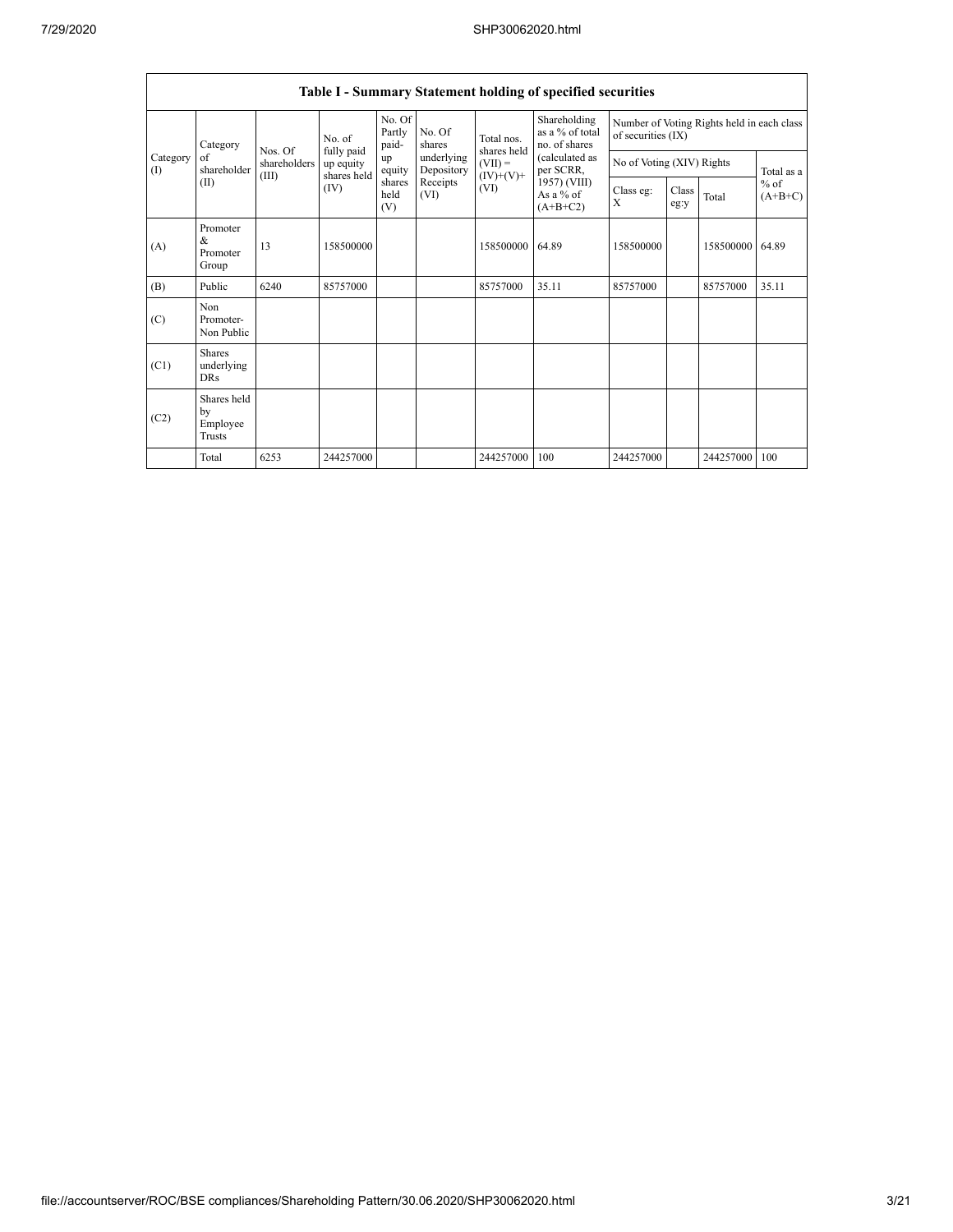|                 | Table I - Summary Statement holding of specified securities |                                                                                                     |                                       |                                                                 |                                                                                           |                                          |                                                  |                                                                     |                                                         |                                           |  |  |
|-----------------|-------------------------------------------------------------|-----------------------------------------------------------------------------------------------------|---------------------------------------|-----------------------------------------------------------------|-------------------------------------------------------------------------------------------|------------------------------------------|--------------------------------------------------|---------------------------------------------------------------------|---------------------------------------------------------|-------------------------------------------|--|--|
| Category<br>(1) | Category<br>of<br>shareholder<br>(II)                       | No. Of<br><b>Shares</b><br>Underlying<br>Outstanding<br>convertible<br>securities<br>$(X_i)$<br>(X) | No. of<br><b>Shares</b><br>Underlying | No. Of<br><b>Shares</b><br>Underlying<br>Outstanding            | Shareholding, as a<br>% assuming full<br>conversion of<br>convertible<br>securities (as a | Number of<br>Locked in<br>shares $(XII)$ |                                                  | Number of Shares<br>pledged or<br>otherwise<br>encumbered<br>(XIII) |                                                         | Number of<br>equity shares                |  |  |
|                 |                                                             |                                                                                                     | Outstanding<br>Warrants               | convertible<br>securities and<br>No. Of<br>Warrants (Xi)<br>(a) | percentage of<br>diluted share<br>capital) (XI)=<br>$(VII)+(X)$ As a %<br>of $(A+B+C2)$   | No.<br>(a)                               | As a<br>$%$ of<br>total<br>Shares<br>held<br>(b) | No. (a)                                                             | As a<br>$%$ of<br>total<br><b>Shares</b><br>held<br>(b) | held in<br>dematerialized<br>form $(XIV)$ |  |  |
| (A)             | Promoter<br>$\&$<br>Promoter<br>Group                       |                                                                                                     |                                       |                                                                 | 64.89                                                                                     |                                          |                                                  | 23845193 15.04                                                      |                                                         | 158500000                                 |  |  |
| (B)             | Public                                                      |                                                                                                     |                                       |                                                                 | 35.11                                                                                     |                                          |                                                  |                                                                     |                                                         | 84729600                                  |  |  |
| (C)             | Non<br>Promoter-<br>Non Public                              |                                                                                                     |                                       |                                                                 |                                                                                           |                                          |                                                  |                                                                     |                                                         |                                           |  |  |
| (C1)            | Shares<br>underlying<br><b>DRs</b>                          |                                                                                                     |                                       |                                                                 |                                                                                           |                                          |                                                  |                                                                     |                                                         |                                           |  |  |
| (C2)            | Shares held<br>by<br>Employee<br><b>Trusts</b>              |                                                                                                     |                                       |                                                                 |                                                                                           |                                          |                                                  |                                                                     |                                                         |                                           |  |  |
|                 | Total                                                       |                                                                                                     |                                       |                                                                 | 100                                                                                       |                                          |                                                  | 23845193 9.76                                                       |                                                         | 243229600                                 |  |  |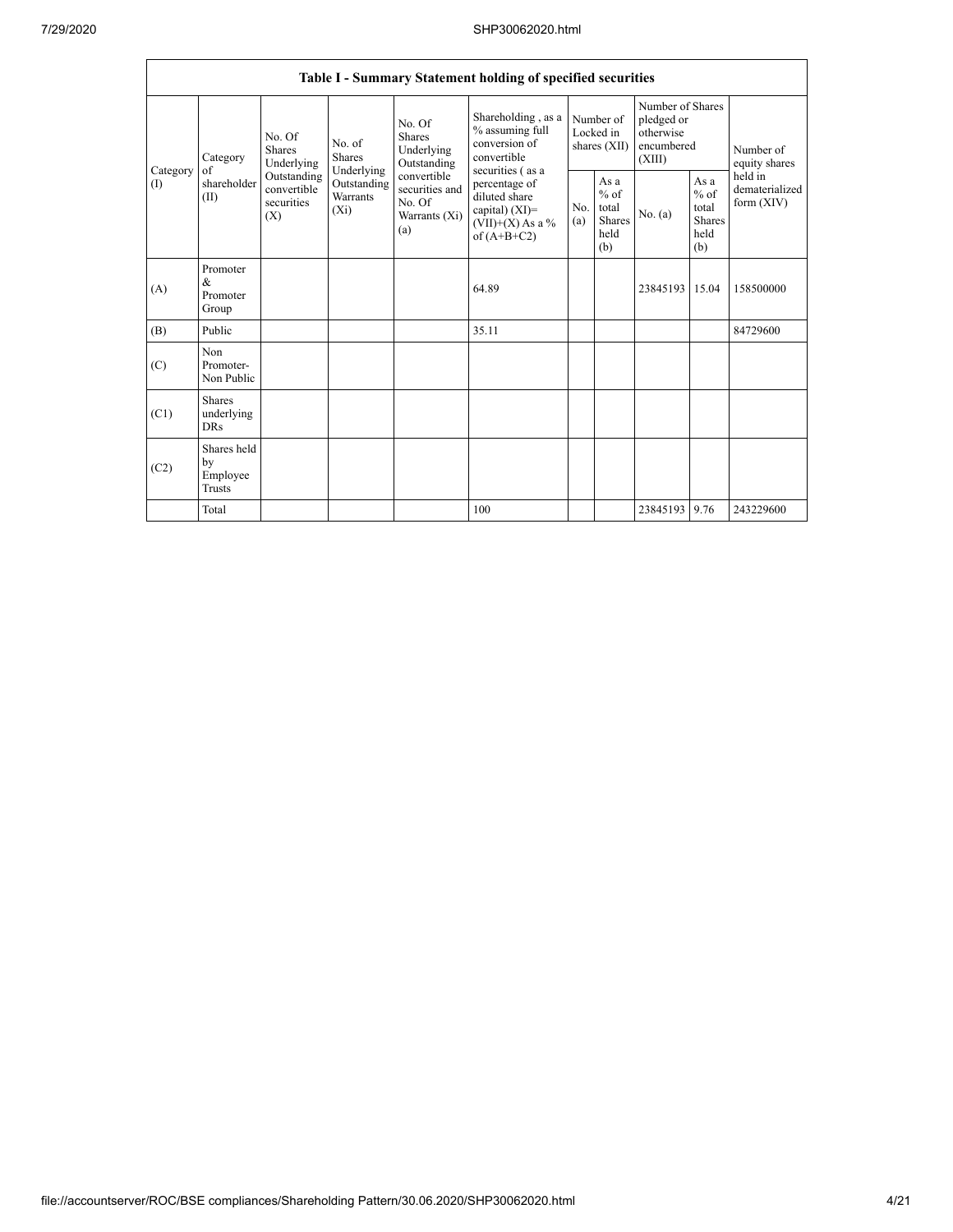|                                                                                                | Table II - Statement showing shareholding pattern of the Promoter and Promoter Group                    |                                  |                                   |                                 |                                    |                                        |                                                                                     |                                                                  |               |           |                                 |  |
|------------------------------------------------------------------------------------------------|---------------------------------------------------------------------------------------------------------|----------------------------------|-----------------------------------|---------------------------------|------------------------------------|----------------------------------------|-------------------------------------------------------------------------------------|------------------------------------------------------------------|---------------|-----------|---------------------------------|--|
|                                                                                                | Category &<br>Name of the                                                                               |                                  |                                   | No.<br>Of                       | No. Of                             |                                        | Shareholding<br>as a $%$ of<br>total no. of                                         | Number of Voting Rights held in each<br>class of securities (IX) |               |           |                                 |  |
| Sr.                                                                                            |                                                                                                         | Nos. Of<br>shareholders<br>(III) | No. of<br>fully paid<br>up equity | Partly<br>paid-<br>up           | shares<br>underlying<br>Depository | Total nos.<br>shares held<br>$(VII) =$ | shares<br>(calculated<br>as per<br>SCRR,<br>1957) (VIII)<br>As a % of<br>$(A+B+C2)$ | No of Voting (XIV) Rights                                        |               |           | Total<br>as a %                 |  |
|                                                                                                | Shareholders (I)                                                                                        |                                  | shares held<br>(IV)               | equity<br>shares<br>held<br>(V) | Receipts<br>(VI)                   | $(IV)+(V)+$<br>(VI)                    |                                                                                     | Class eg: X                                                      | Class<br>eg:y | Total     | of<br>Total<br>Voting<br>rights |  |
| A                                                                                              | Table II - Statement showing shareholding pattern of the Promoter and Promoter Group                    |                                  |                                   |                                 |                                    |                                        |                                                                                     |                                                                  |               |           |                                 |  |
| (1)                                                                                            | Indian                                                                                                  |                                  |                                   |                                 |                                    |                                        |                                                                                     |                                                                  |               |           |                                 |  |
| (a)                                                                                            | Individuals/Hindu<br>undivided Family                                                                   | $\overline{\mathbf{3}}$          | 86500                             |                                 |                                    | 86500                                  | 0.04                                                                                | 86500                                                            |               | 86500     | 0.04                            |  |
| (d)                                                                                            | Any Other<br>(specify)                                                                                  | 10                               | 158413500                         |                                 |                                    | 158413500                              | 64.86                                                                               | 158413500                                                        |               | 158413500 | 64.86                           |  |
| Sub-Total<br>(A)(1)                                                                            |                                                                                                         | 13                               | 158500000                         |                                 |                                    | 158500000 64.89                        |                                                                                     | 158500000                                                        |               | 158500000 | 64.89                           |  |
| (2)                                                                                            | Foreign                                                                                                 |                                  |                                   |                                 |                                    |                                        |                                                                                     |                                                                  |               |           |                                 |  |
| Total<br>Shareholding<br>of Promoter<br>and<br>Promoter<br>Group $(A)=$<br>$(A)(1)+(A)$<br>(2) |                                                                                                         | 13                               | 158500000                         |                                 |                                    | 158500000 64.89                        |                                                                                     | 158500000                                                        |               | 158500000 | 64.89                           |  |
| $\, {\bf B}$                                                                                   | Table III - Statement showing shareholding pattern of the Public shareholder                            |                                  |                                   |                                 |                                    |                                        |                                                                                     |                                                                  |               |           |                                 |  |
| (1)                                                                                            | Institutions                                                                                            |                                  |                                   |                                 |                                    |                                        |                                                                                     |                                                                  |               |           |                                 |  |
| (a)                                                                                            | Mutual Funds                                                                                            | $\sqrt{2}$                       | 7832                              |                                 |                                    | 7832                                   | $\boldsymbol{0}$                                                                    | 7832                                                             |               | 7832      | $\boldsymbol{0}$                |  |
| (e)                                                                                            | Foreign Portfolio<br>Investors                                                                          | 10                               | 20227293                          |                                 |                                    | 20227293                               | 8.28                                                                                | 20227293                                                         |               | 20227293  | 8.28                            |  |
| (f)                                                                                            | Financial<br>Institutions/<br>Banks                                                                     | 8                                | 219378                            |                                 |                                    | 219378                                 | 0.09                                                                                | 219378                                                           |               | 219378    | 0.09                            |  |
| (g)                                                                                            | Insurance<br>Companies                                                                                  | $\mathbf{1}$                     | 9391955                           |                                 |                                    | 9391955                                | 3.85                                                                                | 9391955                                                          |               | 9391955   | 3.85                            |  |
| Sub-Total<br>(B)(1)                                                                            |                                                                                                         | 21                               | 29846458                          |                                 |                                    | 29846458                               | 12.22                                                                               | 29846458                                                         |               | 29846458  | 12.22                           |  |
| (3)                                                                                            | Non-institutions                                                                                        |                                  |                                   |                                 |                                    |                                        |                                                                                     |                                                                  |               |           |                                 |  |
| (a(i))                                                                                         | Individuals -<br>i.Individual<br>shareholders<br>holding nominal<br>share capital up<br>to Rs. 2 lakhs. | 5820                             | 4077957                           |                                 |                                    | 4077957                                | 1.67                                                                                | 4077957                                                          |               | 4077957   | 1.67                            |  |
| (e)                                                                                            | Any Other<br>(specify)                                                                                  | 399                              | 51832585                          |                                 |                                    | 51832585                               | 21.22                                                                               | 51832585                                                         |               | 51832585  | 21.22                           |  |
| Sub-Total<br>(B)(3)                                                                            |                                                                                                         | 6219                             | 55910542                          |                                 |                                    | 55910542                               | 22.89                                                                               | 55910542                                                         |               | 55910542  | 22.89                           |  |
| <b>Total Public</b><br>Shareholding<br>$(B)=(B)(1)+$<br>$(B)(2)+(B)$<br>(3)                    |                                                                                                         | 6240                             | 85757000                          |                                 |                                    | 85757000                               | 35.11                                                                               | 85757000                                                         |               | 85757000  | 35.11                           |  |
| C                                                                                              | Table IV - Statement showing shareholding pattern of the Non Promoter- Non Public shareholder           |                                  |                                   |                                 |                                    |                                        |                                                                                     |                                                                  |               |           |                                 |  |
| Total (<br>$A+B+C2$ )                                                                          |                                                                                                         | 6253                             | 244257000                         |                                 |                                    | 244257000                              | 100                                                                                 | 244257000                                                        |               | 244257000 | 100                             |  |
| Total<br>$(A+B+C)$                                                                             |                                                                                                         | 6253                             | 244257000                         |                                 |                                    | 244257000                              | 100                                                                                 | 244257000                                                        |               | 244257000 | 100                             |  |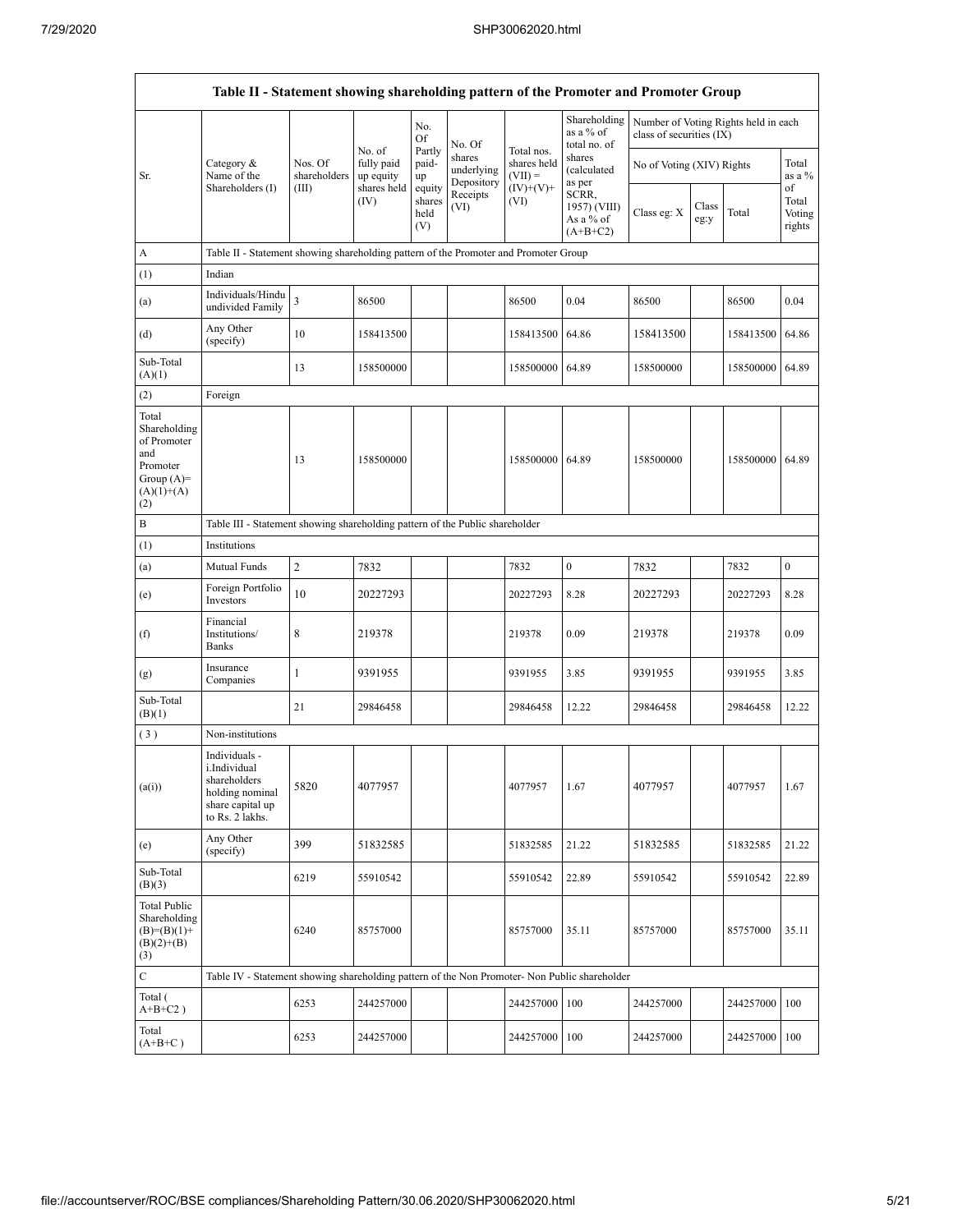|                                                                                         | Table II - Statement showing shareholding pattern of the Promoter and Promoter Group                                                                     |             |                                                           |                                                                                                          |  |                                                  |                                                                     |                                                         |                                         |  |  |  |
|-----------------------------------------------------------------------------------------|----------------------------------------------------------------------------------------------------------------------------------------------------------|-------------|-----------------------------------------------------------|----------------------------------------------------------------------------------------------------------|--|--------------------------------------------------|---------------------------------------------------------------------|---------------------------------------------------------|-----------------------------------------|--|--|--|
|                                                                                         | No. Of<br>No. of<br><b>Shares</b><br><b>Shares</b><br>Underlying<br>Underlying<br>Outstanding<br>convertible<br>Warrants<br>securities<br>$(X_i)$<br>(X) |             | No. Of Shares<br>Underlying<br>Outstanding<br>convertible | Shareholding, as a %<br>assuming full<br>conversion of<br>convertible securities (                       |  | Number of<br>Locked in<br>shares $(XII)$         | Number of Shares<br>pledged or<br>otherwise<br>encumbered<br>(XIII) |                                                         | Number of<br>equity shares              |  |  |  |
| Sr.                                                                                     |                                                                                                                                                          | Outstanding | securities and<br>No. Of<br>Warrants (Xi)<br>(a)          | as a percentage of<br>diluted share capital)<br>No.<br>$(XI) = (VII)+(X) As a %$<br>(a)<br>of $(A+B+C2)$ |  | As a<br>$%$ of<br>total<br>Shares<br>held<br>(b) | No. (a)                                                             | As a<br>$%$ of<br>total<br><b>Shares</b><br>held<br>(b) | held in<br>dematerialized<br>form (XIV) |  |  |  |
| А                                                                                       |                                                                                                                                                          |             |                                                           | Table II - Statement showing shareholding pattern of the Promoter and Promoter Group                     |  |                                                  |                                                                     |                                                         |                                         |  |  |  |
| (1)                                                                                     | Indian                                                                                                                                                   |             |                                                           |                                                                                                          |  |                                                  |                                                                     |                                                         |                                         |  |  |  |
| (a)                                                                                     |                                                                                                                                                          |             |                                                           | 0.04                                                                                                     |  |                                                  | $\mathbf{0}$                                                        | $\boldsymbol{0}$                                        | 86500                                   |  |  |  |
| (d)                                                                                     |                                                                                                                                                          |             |                                                           | 64.86                                                                                                    |  |                                                  | 23845193                                                            | 15.05                                                   | 158413500                               |  |  |  |
| Sub-Total (A)<br>(1)                                                                    |                                                                                                                                                          |             |                                                           | 64.89                                                                                                    |  |                                                  | 23845193 15.04                                                      |                                                         | 158500000                               |  |  |  |
| (2)                                                                                     | Foreign                                                                                                                                                  |             |                                                           |                                                                                                          |  |                                                  |                                                                     |                                                         |                                         |  |  |  |
| Total<br>Shareholding<br>of Promoter<br>and Promoter<br>Group $(A)=$<br>$(A)(1)+(A)(2)$ |                                                                                                                                                          |             |                                                           | 64.89                                                                                                    |  |                                                  | 23845193 15.04                                                      |                                                         | 158500000                               |  |  |  |
| B                                                                                       |                                                                                                                                                          |             |                                                           | Table III - Statement showing shareholding pattern of the Public shareholder                             |  |                                                  |                                                                     |                                                         |                                         |  |  |  |
| (1)                                                                                     | Institutions                                                                                                                                             |             |                                                           |                                                                                                          |  |                                                  |                                                                     |                                                         |                                         |  |  |  |
| (a)                                                                                     |                                                                                                                                                          |             |                                                           | $\boldsymbol{0}$                                                                                         |  |                                                  |                                                                     |                                                         | 7832                                    |  |  |  |
| (e)                                                                                     |                                                                                                                                                          |             |                                                           | 8.28                                                                                                     |  |                                                  |                                                                     |                                                         | 20227293                                |  |  |  |
| (f)                                                                                     |                                                                                                                                                          |             |                                                           | 0.09                                                                                                     |  |                                                  |                                                                     |                                                         | 118878                                  |  |  |  |
| (g)                                                                                     |                                                                                                                                                          |             |                                                           | 3.85                                                                                                     |  |                                                  |                                                                     |                                                         | 9391955                                 |  |  |  |
| Sub-Total (B)<br>(1)                                                                    |                                                                                                                                                          |             |                                                           | 12.22                                                                                                    |  |                                                  |                                                                     |                                                         | 29745958                                |  |  |  |
| (3)                                                                                     | Non-institutions                                                                                                                                         |             |                                                           |                                                                                                          |  |                                                  |                                                                     |                                                         |                                         |  |  |  |
| (a(i))                                                                                  |                                                                                                                                                          |             |                                                           | 1.67                                                                                                     |  |                                                  |                                                                     |                                                         | 3278557                                 |  |  |  |
| (e)                                                                                     |                                                                                                                                                          |             |                                                           | 21.22                                                                                                    |  |                                                  |                                                                     |                                                         | 51705085                                |  |  |  |
| Sub-Total (B)<br>(3)                                                                    |                                                                                                                                                          |             |                                                           | 22.89                                                                                                    |  |                                                  |                                                                     |                                                         | 54983642                                |  |  |  |
| Total Public<br>Shareholding<br>$(B)=(B)(1)+$<br>$(B)(2)+(B)(3)$                        |                                                                                                                                                          |             |                                                           | 35.11                                                                                                    |  |                                                  |                                                                     |                                                         | 84729600                                |  |  |  |
| C                                                                                       |                                                                                                                                                          |             |                                                           | Table IV - Statement showing shareholding pattern of the Non Promoter- Non Public shareholder            |  |                                                  |                                                                     |                                                         |                                         |  |  |  |
| Total (<br>$A+B+C2$ )                                                                   |                                                                                                                                                          |             |                                                           | 100                                                                                                      |  |                                                  |                                                                     |                                                         | 243229600                               |  |  |  |
| Total<br>$(A+B+C)$                                                                      |                                                                                                                                                          |             |                                                           | 100                                                                                                      |  |                                                  | 23845193 9.76                                                       |                                                         | 243229600                               |  |  |  |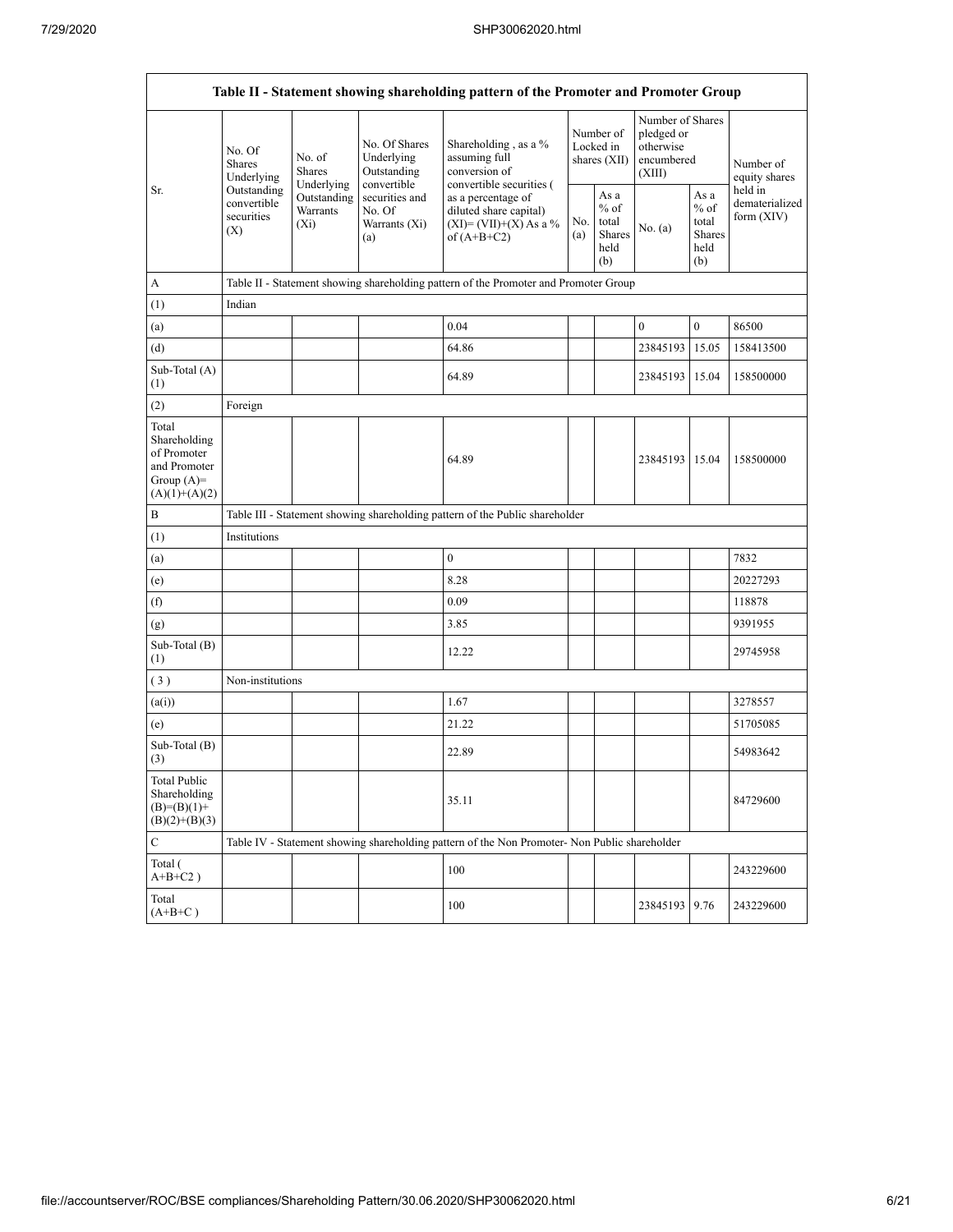| Individuals/Hindu undivided Family                                                                                                                                                       |                                                               |                                         |                                     |                          |  |  |  |  |  |
|------------------------------------------------------------------------------------------------------------------------------------------------------------------------------------------|---------------------------------------------------------------|-----------------------------------------|-------------------------------------|--------------------------|--|--|--|--|--|
| Searial No.                                                                                                                                                                              | $\mathbf{1}$                                                  | $\overline{c}$                          | $\overline{3}$                      |                          |  |  |  |  |  |
| Name of the<br>Shareholders (I)                                                                                                                                                          | <b>VINITA NIKHIL</b><br><b>MERCHANT</b>                       | <b>BHAVIK NIKHIL</b><br><b>MERCHANT</b> | NIKHIL VASANTLAL<br><b>MERCHANT</b> | Click here to go<br>back |  |  |  |  |  |
| PAN (II)                                                                                                                                                                                 | APZPM3319J                                                    | APYPM9298M                              | AAEPM1722D                          | Total                    |  |  |  |  |  |
| No. of fully paid<br>up equity shares<br>held $(IV)$                                                                                                                                     | 41500                                                         | 41000                                   | 4000                                | 86500                    |  |  |  |  |  |
| No. Of Partly paid-<br>up equity shares<br>held(V)                                                                                                                                       |                                                               |                                         |                                     |                          |  |  |  |  |  |
| No. Of shares<br>underlying<br>Depository<br>Receipts (VI)                                                                                                                               |                                                               |                                         |                                     |                          |  |  |  |  |  |
| Total nos. shares<br>held $(VII) = (IV) +$<br>$(V)$ + $(VI)$                                                                                                                             | 41500                                                         | 41000                                   | 4000                                | 86500                    |  |  |  |  |  |
| Shareholding as a<br>% of total no. of<br>shares (calculated<br>as per SCRR,<br>1957) (VIII) As a<br>% of $(A+B+C2)$                                                                     | 0.02                                                          | 0.02                                    | $\boldsymbol{0}$                    | 0.04                     |  |  |  |  |  |
|                                                                                                                                                                                          | Number of Voting Rights held in each class of securities (IX) |                                         |                                     |                          |  |  |  |  |  |
| Class eg:X                                                                                                                                                                               | 41500                                                         | 41000                                   | 4000                                | 86500                    |  |  |  |  |  |
| Class eg:y                                                                                                                                                                               |                                                               |                                         |                                     |                          |  |  |  |  |  |
| Total                                                                                                                                                                                    | 41500                                                         | 41000                                   | 4000                                | 86500                    |  |  |  |  |  |
| Total as a % of<br><b>Total Voting rights</b>                                                                                                                                            | 0.02                                                          | 0.02                                    | $\boldsymbol{0}$                    | 0.04                     |  |  |  |  |  |
| No. Of Shares<br>Underlying<br>Outstanding<br>convertible<br>securities $(X)$                                                                                                            |                                                               |                                         |                                     |                          |  |  |  |  |  |
| No. of Shares<br>Underlying<br>Outstanding<br>Warrants (Xi)                                                                                                                              |                                                               |                                         |                                     |                          |  |  |  |  |  |
| No. Of Shares<br>Underlying<br>Outstanding<br>convertible<br>securities and No.<br>Of Warrants (Xi)<br>(a)                                                                               |                                                               |                                         |                                     |                          |  |  |  |  |  |
| Shareholding, as a<br>% assuming full<br>conversion of<br>convertible<br>securities (as a<br>percentage of<br>diluted share<br>capital) (XI)=<br>$(VII)+(Xi)(a) As a$<br>% of $(A+B+C2)$ | 0.02                                                          | 0.02                                    | $\boldsymbol{0}$                    | 0.04                     |  |  |  |  |  |
| Number of Locked in shares (XII)                                                                                                                                                         |                                                               |                                         |                                     |                          |  |  |  |  |  |
| No. (a)                                                                                                                                                                                  |                                                               |                                         |                                     |                          |  |  |  |  |  |
| As a % of total<br>Shares held (b)                                                                                                                                                       |                                                               |                                         |                                     |                          |  |  |  |  |  |
|                                                                                                                                                                                          | Number of Shares pledged or otherwise encumbered (XIII)       |                                         |                                     |                          |  |  |  |  |  |
| No. (a)                                                                                                                                                                                  | $\boldsymbol{0}$                                              | $\boldsymbol{0}$                        | $\boldsymbol{0}$                    | $\mathbf{0}$             |  |  |  |  |  |
| As a % of total<br>Shares held (b)                                                                                                                                                       | $\boldsymbol{0}$                                              | $\boldsymbol{0}$                        | $\boldsymbol{0}$                    | $\boldsymbol{0}$         |  |  |  |  |  |
| Number of equity<br>shares held in<br>dematerialized<br>form $(XIV)$                                                                                                                     | 41500                                                         | 41000                                   | 4000                                | 86500                    |  |  |  |  |  |
| Reason for not providing PAN                                                                                                                                                             |                                                               |                                         |                                     |                          |  |  |  |  |  |
|                                                                                                                                                                                          |                                                               |                                         |                                     |                          |  |  |  |  |  |

a k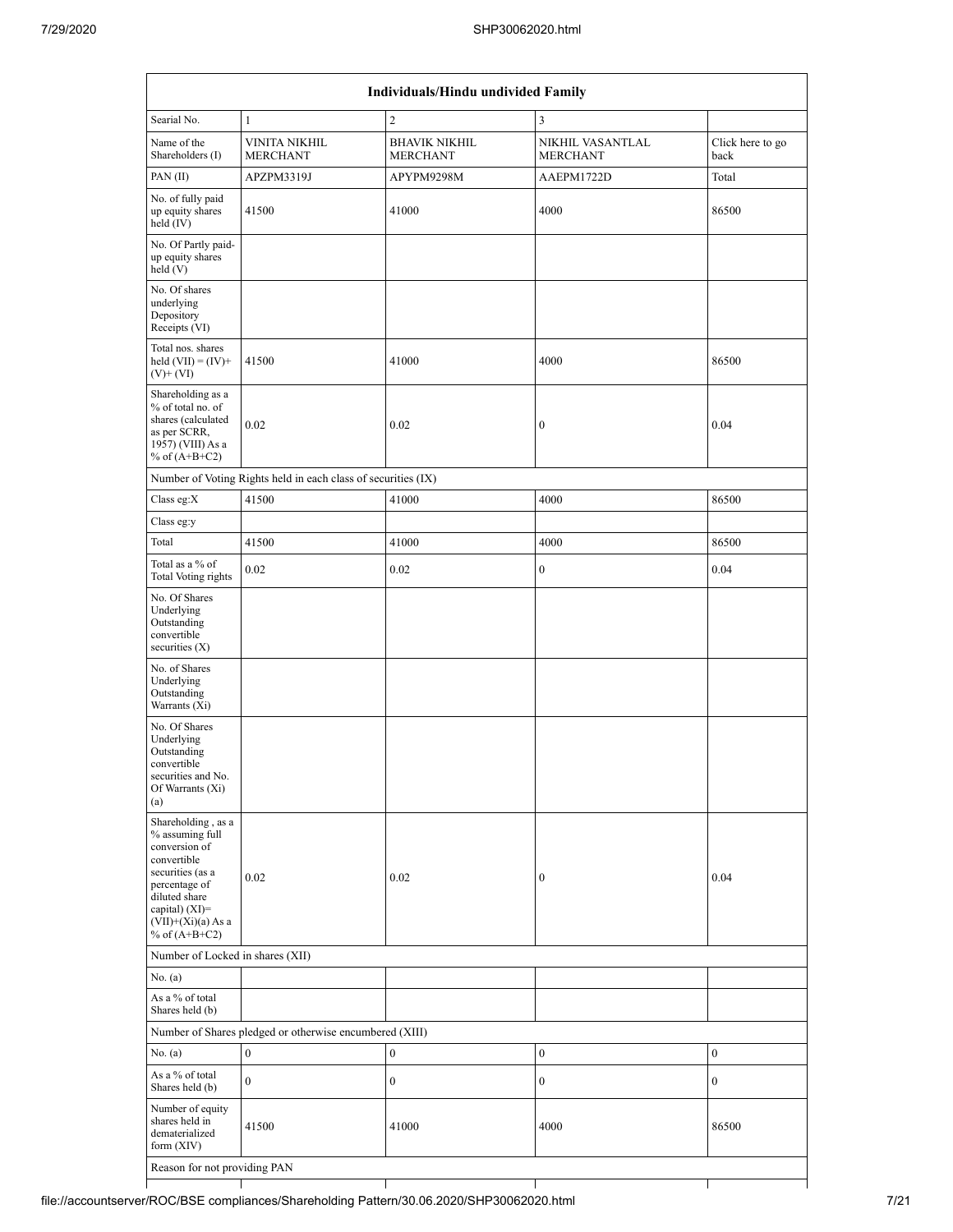| Reason for not<br>providing PAN |          |          |          |  |
|---------------------------------|----------|----------|----------|--|
| Shareholder type                | Promoter | Promoter | Promoter |  |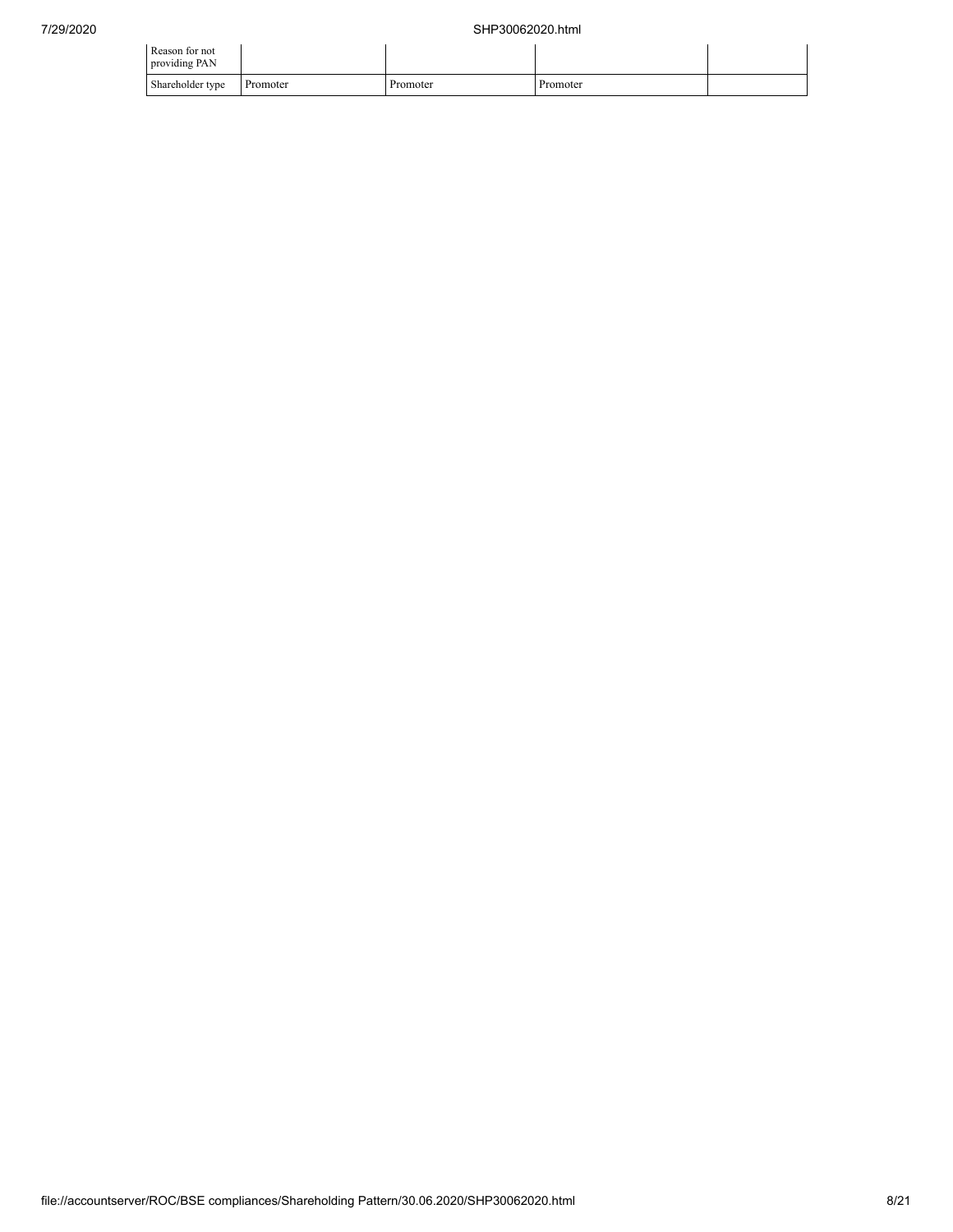| Any Other (specify)                                                                                                                                                                  |                                                               |                                                                    |                                                                                    |                                                                                             |                                                                      |                                                             |                                                                      |  |  |  |
|--------------------------------------------------------------------------------------------------------------------------------------------------------------------------------------|---------------------------------------------------------------|--------------------------------------------------------------------|------------------------------------------------------------------------------------|---------------------------------------------------------------------------------------------|----------------------------------------------------------------------|-------------------------------------------------------------|----------------------------------------------------------------------|--|--|--|
| Searial No.                                                                                                                                                                          | $\mathbf{1}$                                                  | $\overline{c}$                                                     | $\overline{3}$                                                                     | $\overline{4}$                                                                              | 5                                                                    | 6                                                           | $\tau$                                                               |  |  |  |
| Category                                                                                                                                                                             | <b>Bodies</b><br>Corporate                                    | <b>Bodies</b><br>Corporate                                         | <b>Bodies</b><br>Corporate                                                         | <b>Bodies</b><br>Corporate                                                                  | <b>Bodies</b><br>Corporate                                           | <b>Bodies</b><br>Corporate                                  | <b>Bodies</b><br>Corporate                                           |  |  |  |
| Name of the<br>Shareholders (I)                                                                                                                                                      | <b>DAVE IMPEX</b><br><b>PRIVATE</b><br><b>LIMITED</b>         | <b>SWAN</b><br><b>REALTORS</b><br><b>PRIVATE</b><br><b>LIMITED</b> | <b>SWAN</b><br><b>ENGITECH</b><br><b>WORKS</b><br><b>PRIVATE</b><br><b>LIMITED</b> | <b>DAVE</b><br>LEASING<br><b>AND</b><br><b>HOLDINGS</b><br><b>PRIVATE</b><br><b>LIMITED</b> | SAHAJANAND<br><b>SOAPS AND</b><br><b>CHEMICALS</b><br><b>PVT LTD</b> | DHANKALASH<br><b>TRADECOMM</b><br><b>PRIVATE</b><br>LIMITED | <b>FORCEFUL</b><br><b>VINCOM</b><br><b>PRIVATE</b><br><b>LIMITED</b> |  |  |  |
| PAN (II)                                                                                                                                                                             | AAACD1314M                                                    | AAFCS3263D                                                         | AAACS6331H                                                                         | AABCD3185F                                                                                  | AACCS7368A                                                           | AADCD1886F                                                  | AABCF3799H                                                           |  |  |  |
| No. of the<br>Shareholders (I)                                                                                                                                                       | $\mathbf{1}$                                                  | $\mathbf{1}$                                                       | $\mathbf{1}$                                                                       | $\mathbf{1}$                                                                                | $\mathbf{1}$                                                         | $\mathbf{1}$                                                | $\mathbf{1}$                                                         |  |  |  |
| No. of fully paid<br>up equity shares<br>held $(IV)$                                                                                                                                 | 46030400                                                      | 41589000                                                           | 38402858                                                                           | 7440800                                                                                     | 6610000                                                              | 4000000                                                     | 4000000                                                              |  |  |  |
| No. Of Partly<br>paid-up equity<br>shares held (V)                                                                                                                                   |                                                               |                                                                    |                                                                                    |                                                                                             |                                                                      |                                                             |                                                                      |  |  |  |
| No. Of shares<br>underlying<br>Depository<br>Receipts (VI)                                                                                                                           |                                                               |                                                                    |                                                                                    |                                                                                             |                                                                      |                                                             |                                                                      |  |  |  |
| Total nos. shares<br>held $(VII) =$<br>$(IV)+(V)+(VI)$                                                                                                                               | 46030400                                                      | 41589000                                                           | 38402858                                                                           | 7440800                                                                                     | 6610000                                                              | 4000000                                                     | 4000000                                                              |  |  |  |
| Shareholding as<br>a % of total no.<br>of shares<br>(calculated as<br>per SCRR,<br>1957) (VIII) As<br>a% of<br>$(A+B+C2)$                                                            | 18.85                                                         | 17.03                                                              | 15.72                                                                              | 3.05                                                                                        | 2.71                                                                 | 1.64                                                        | 1.64                                                                 |  |  |  |
|                                                                                                                                                                                      | Number of Voting Rights held in each class of securities (IX) |                                                                    |                                                                                    |                                                                                             |                                                                      |                                                             |                                                                      |  |  |  |
| Class eg: X                                                                                                                                                                          | 46030400                                                      | 41589000                                                           | 38402858                                                                           | 7440800                                                                                     | 6610000                                                              | 4000000                                                     | 4000000                                                              |  |  |  |
| Class eg:y                                                                                                                                                                           |                                                               |                                                                    |                                                                                    |                                                                                             |                                                                      |                                                             |                                                                      |  |  |  |
| Total                                                                                                                                                                                | 46030400                                                      | 41589000                                                           | 38402858                                                                           | 7440800                                                                                     | 6610000                                                              | 4000000                                                     | 4000000                                                              |  |  |  |
| Total as a % of<br><b>Total Voting</b><br>rights                                                                                                                                     | 18.85                                                         | 17.03                                                              | 15.72                                                                              | 3.05                                                                                        | 2.71                                                                 | 1.64                                                        | 1.64                                                                 |  |  |  |
| No. Of Shares<br>Underlying<br>Outstanding<br>convertible<br>securities $(X)$                                                                                                        |                                                               |                                                                    |                                                                                    |                                                                                             |                                                                      |                                                             |                                                                      |  |  |  |
| No. of Shares<br>Underlying<br>Outstanding<br>Warrants (Xi)                                                                                                                          |                                                               |                                                                    |                                                                                    |                                                                                             |                                                                      |                                                             |                                                                      |  |  |  |
| No. Of Shares<br>Underlying<br>Outstanding<br>convertible<br>securities and<br>No. Of Warrants<br>$(X_i)(a)$                                                                         |                                                               |                                                                    |                                                                                    |                                                                                             |                                                                      |                                                             |                                                                      |  |  |  |
| Shareholding,<br>as a % assuming<br>full conversion<br>of convertible<br>securities (as a<br>percentage of<br>diluted share<br>capital) (XI)=<br>$(VII)+(X)$ As a<br>% of $(A+B+C2)$ | 18.85                                                         | 17.03                                                              | 15.72                                                                              | 3.05                                                                                        | 2.71                                                                 | 1.64                                                        | 1.64                                                                 |  |  |  |
|                                                                                                                                                                                      | Number of Locked in shares (XII)                              |                                                                    |                                                                                    |                                                                                             |                                                                      |                                                             |                                                                      |  |  |  |
| No. $(a)$                                                                                                                                                                            |                                                               |                                                                    |                                                                                    |                                                                                             |                                                                      |                                                             |                                                                      |  |  |  |
| As a % of total<br>Shares held (b)                                                                                                                                                   |                                                               |                                                                    |                                                                                    |                                                                                             |                                                                      |                                                             |                                                                      |  |  |  |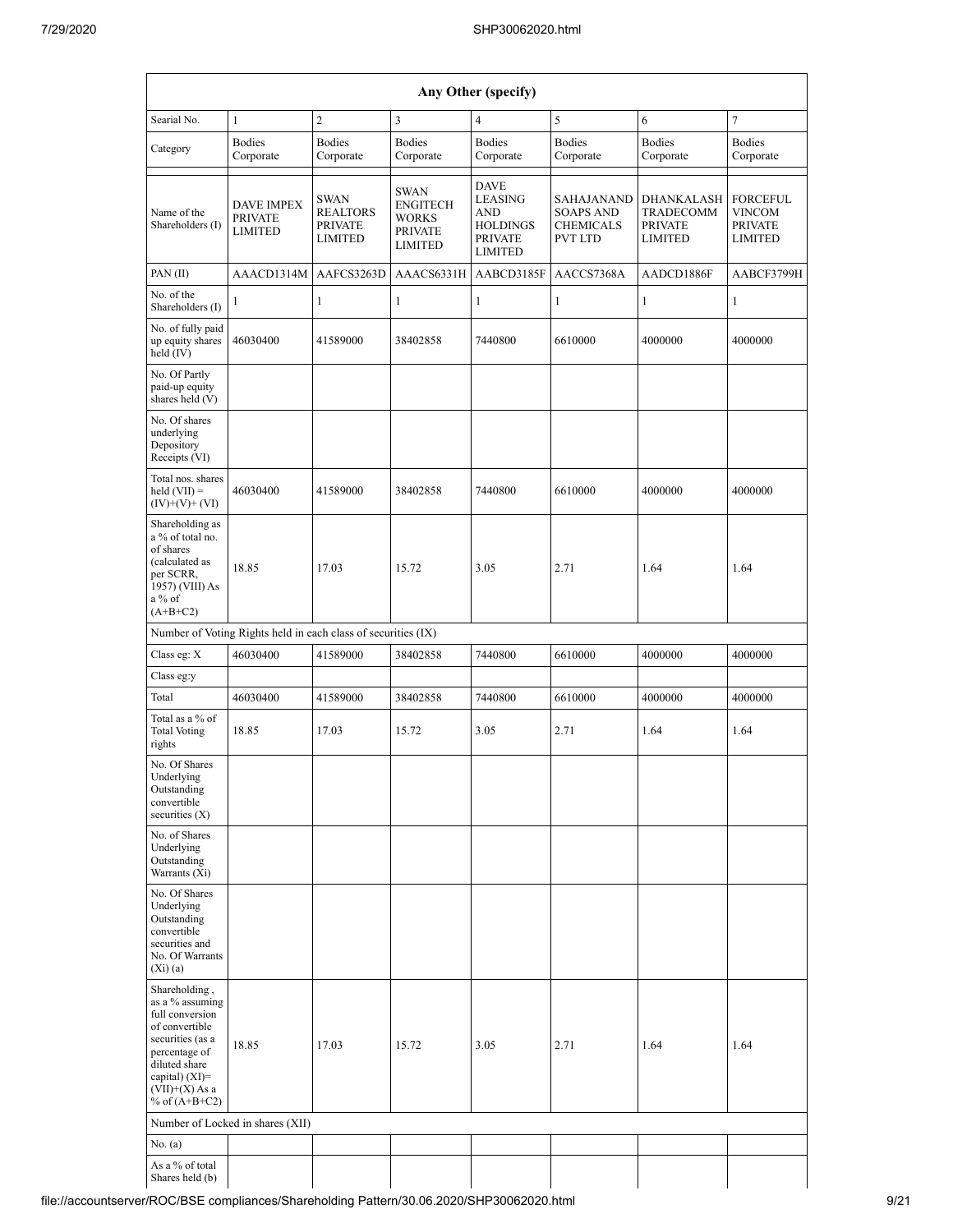| Number of Shares pledged or otherwise encumbered (XIII)                 |                   |                   |                   |                   |                  |                |                   |  |  |  |
|-------------------------------------------------------------------------|-------------------|-------------------|-------------------|-------------------|------------------|----------------|-------------------|--|--|--|
| No. (a)                                                                 | 23845193          | $\overline{0}$    | $\Omega$          | $\theta$          | $\theta$         | $\theta$       | $\theta$          |  |  |  |
| As a % of total<br>Shares held (b)                                      | 51.8              | $\theta$          | $\theta$          | $\overline{0}$    | $\boldsymbol{0}$ | 0              | $\theta$          |  |  |  |
| Number of<br>equity shares<br>held in<br>dematerialized<br>form $(XIV)$ | 46030400          | 41589000          | 38402858          | 7440800           | 6610000          | 4000000        | 4000000           |  |  |  |
| Reason for not providing PAN                                            |                   |                   |                   |                   |                  |                |                   |  |  |  |
| Reason for not<br>providing PAN                                         |                   |                   |                   |                   |                  |                |                   |  |  |  |
| Shareholder<br>type                                                     | Promoter<br>Group | Promoter<br>Group | Promoter<br>Group | Promoter<br>Group | Promoter Group   | Promoter Group | Promoter<br>Group |  |  |  |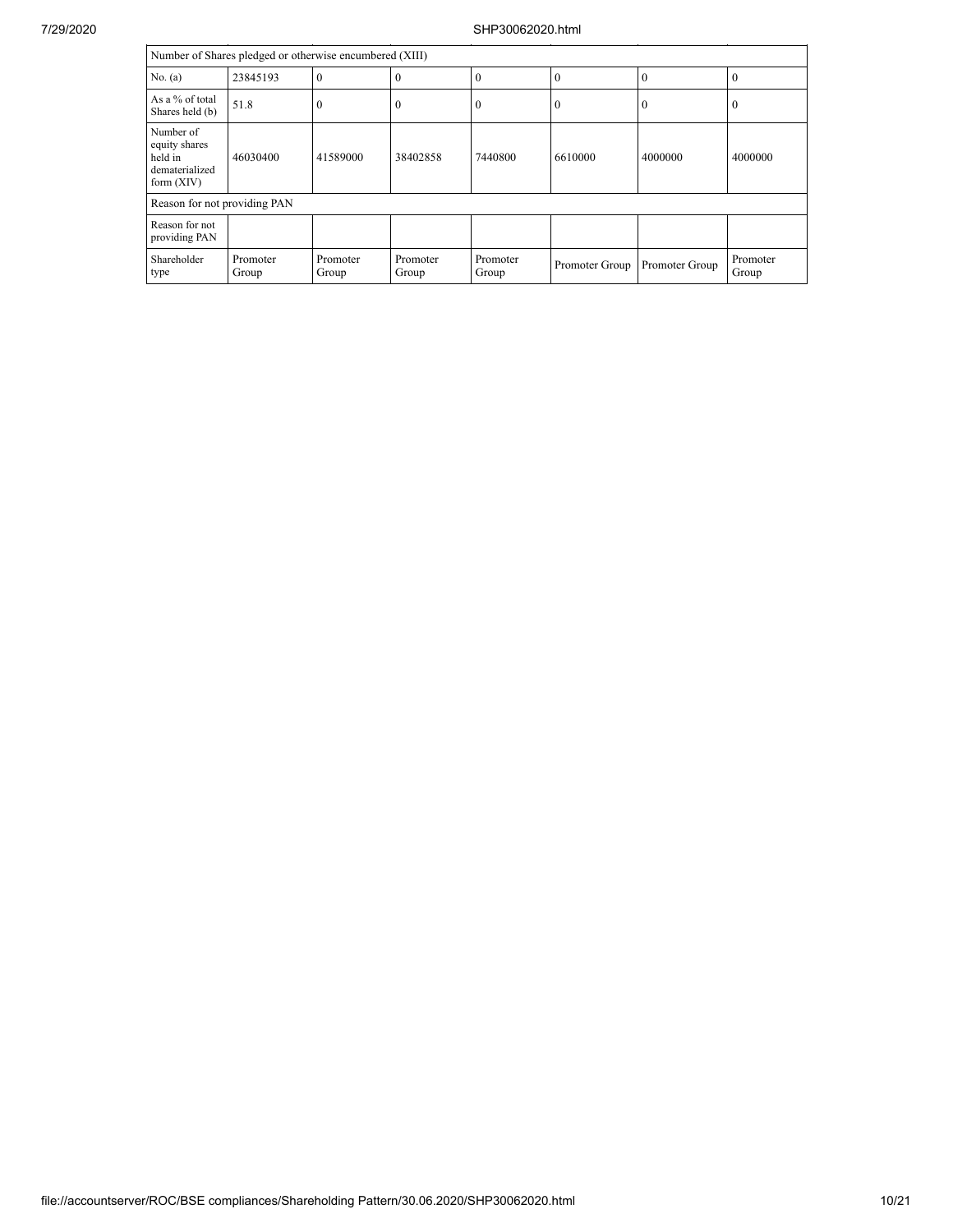| Any Other (specify)                                                                                                                                                                    |                                                         |                                             |                                                |                          |  |  |  |  |  |  |  |
|----------------------------------------------------------------------------------------------------------------------------------------------------------------------------------------|---------------------------------------------------------|---------------------------------------------|------------------------------------------------|--------------------------|--|--|--|--|--|--|--|
| Searial No.                                                                                                                                                                            | 8                                                       | 9                                           | 10                                             |                          |  |  |  |  |  |  |  |
| Category                                                                                                                                                                               | <b>Bodies Corporate</b>                                 | <b>Bodies Corporate</b>                     | <b>Bodies Corporate</b>                        | Click here to<br>go back |  |  |  |  |  |  |  |
| Name of the<br>Shareholders (I)                                                                                                                                                        | <b>BANSHIDHAR TRADERS</b><br>PRIVATE LIMITED            | <b>INDERLOK DEALCOMM</b><br>PRIVATE LIMITED | SWAN<br><b>INTERNATIONAL</b><br><b>LIMITED</b> |                          |  |  |  |  |  |  |  |
| PAN (II)                                                                                                                                                                               | AADCB8055E                                              | AACCI1061N                                  | AAECS4774Q                                     | Total                    |  |  |  |  |  |  |  |
| No. of the<br>Shareholders (I)                                                                                                                                                         | 1                                                       | 1                                           | $\mathbf{1}$                                   | 10                       |  |  |  |  |  |  |  |
| No. of fully paid<br>up equity shares<br>held (IV)                                                                                                                                     | 4000000                                                 | 4000000                                     | 2340442                                        | 158413500                |  |  |  |  |  |  |  |
| No. Of Partly paid-<br>up equity shares<br>held (V)                                                                                                                                    |                                                         |                                             |                                                |                          |  |  |  |  |  |  |  |
| No. Of shares<br>underlying<br>Depository<br>Receipts (VI)                                                                                                                             |                                                         |                                             |                                                |                          |  |  |  |  |  |  |  |
| Total nos. shares<br>held $(VII) = (IV) +$<br>$(V)$ + $(VI)$                                                                                                                           | 4000000                                                 | 4000000                                     | 2340442                                        | 158413500                |  |  |  |  |  |  |  |
| Shareholding as a<br>% of total no. of<br>shares (calculated<br>as per SCRR,<br>1957) (VIII) As a<br>% of $(A+B+C2)$                                                                   | 1.64                                                    | 1.64                                        | 0.96                                           | 64.86                    |  |  |  |  |  |  |  |
| Number of Voting Rights held in each class of securities (IX)                                                                                                                          |                                                         |                                             |                                                |                          |  |  |  |  |  |  |  |
| Class eg: X                                                                                                                                                                            | 4000000                                                 | 4000000                                     | 2340442                                        | 158413500                |  |  |  |  |  |  |  |
| Class eg:y                                                                                                                                                                             |                                                         |                                             |                                                |                          |  |  |  |  |  |  |  |
| Total                                                                                                                                                                                  | 4000000                                                 | 4000000                                     | 2340442                                        | 158413500                |  |  |  |  |  |  |  |
| Total as a % of<br>Total Voting rights                                                                                                                                                 | 1.64                                                    | 1.64                                        | 0.96                                           | 64.86                    |  |  |  |  |  |  |  |
| No. Of Shares<br>Underlying<br>Outstanding<br>convertible<br>securities $(X)$                                                                                                          |                                                         |                                             |                                                |                          |  |  |  |  |  |  |  |
| No. of Shares<br>Underlying<br>Outstanding<br>Warrants (Xi)                                                                                                                            |                                                         |                                             |                                                |                          |  |  |  |  |  |  |  |
| No. Of Shares<br>Underlying<br>Outstanding<br>convertible<br>securities and No.<br>Of Warrants (Xi)<br>(a)                                                                             |                                                         |                                             |                                                |                          |  |  |  |  |  |  |  |
| Shareholding, as a<br>% assuming full<br>conversion of<br>convertible<br>securities (as a<br>percentage of<br>diluted share<br>capital) $(XI)=$<br>$(VII)+(X)$ As a %<br>of $(A+B+C2)$ | 1.64                                                    | 1.64                                        | 0.96                                           | 64.86                    |  |  |  |  |  |  |  |
| Number of Locked in shares (XII)                                                                                                                                                       |                                                         |                                             |                                                |                          |  |  |  |  |  |  |  |
| No. (a)                                                                                                                                                                                |                                                         |                                             |                                                |                          |  |  |  |  |  |  |  |
| As a % of total<br>Shares held (b)                                                                                                                                                     |                                                         |                                             |                                                |                          |  |  |  |  |  |  |  |
|                                                                                                                                                                                        | Number of Shares pledged or otherwise encumbered (XIII) |                                             |                                                |                          |  |  |  |  |  |  |  |
| No. (a)                                                                                                                                                                                | $\boldsymbol{0}$                                        | $\boldsymbol{0}$                            | 0                                              | 23845193                 |  |  |  |  |  |  |  |
| As a % of total<br>Shares held (b)                                                                                                                                                     | $\boldsymbol{0}$                                        | $\boldsymbol{0}$                            | 0                                              | 15.05                    |  |  |  |  |  |  |  |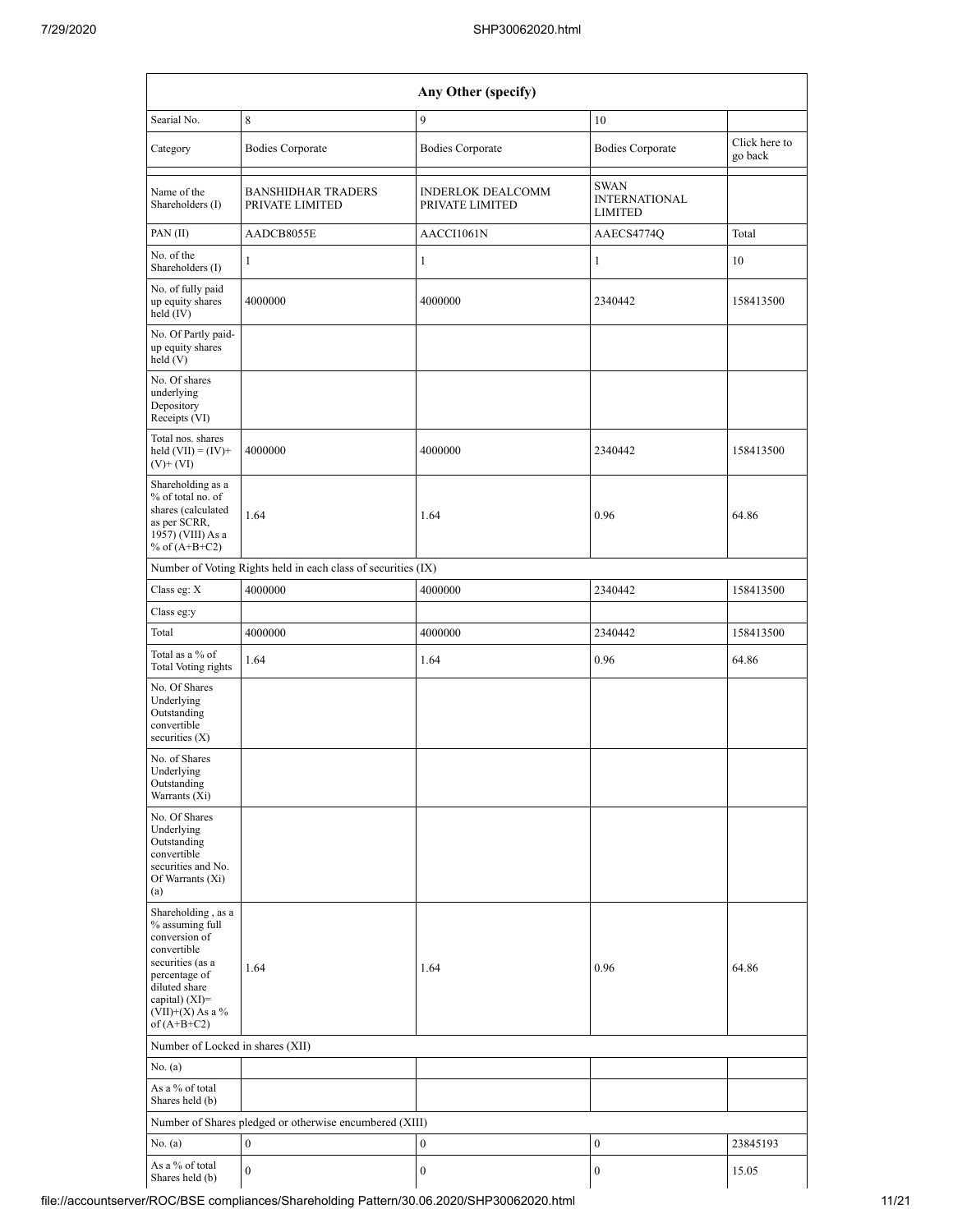| Number of equity<br>shares held in<br>dematerialized<br>form $(XIV)$ | 4000000        | 4000000        | 2340442        | 158413500 |  |  |  |  |  |
|----------------------------------------------------------------------|----------------|----------------|----------------|-----------|--|--|--|--|--|
| Reason for not providing PAN                                         |                |                |                |           |  |  |  |  |  |
| Reason for not<br>providing PAN                                      |                |                |                |           |  |  |  |  |  |
| Shareholder type                                                     | Promoter Group | Promoter Group | Promoter Group |           |  |  |  |  |  |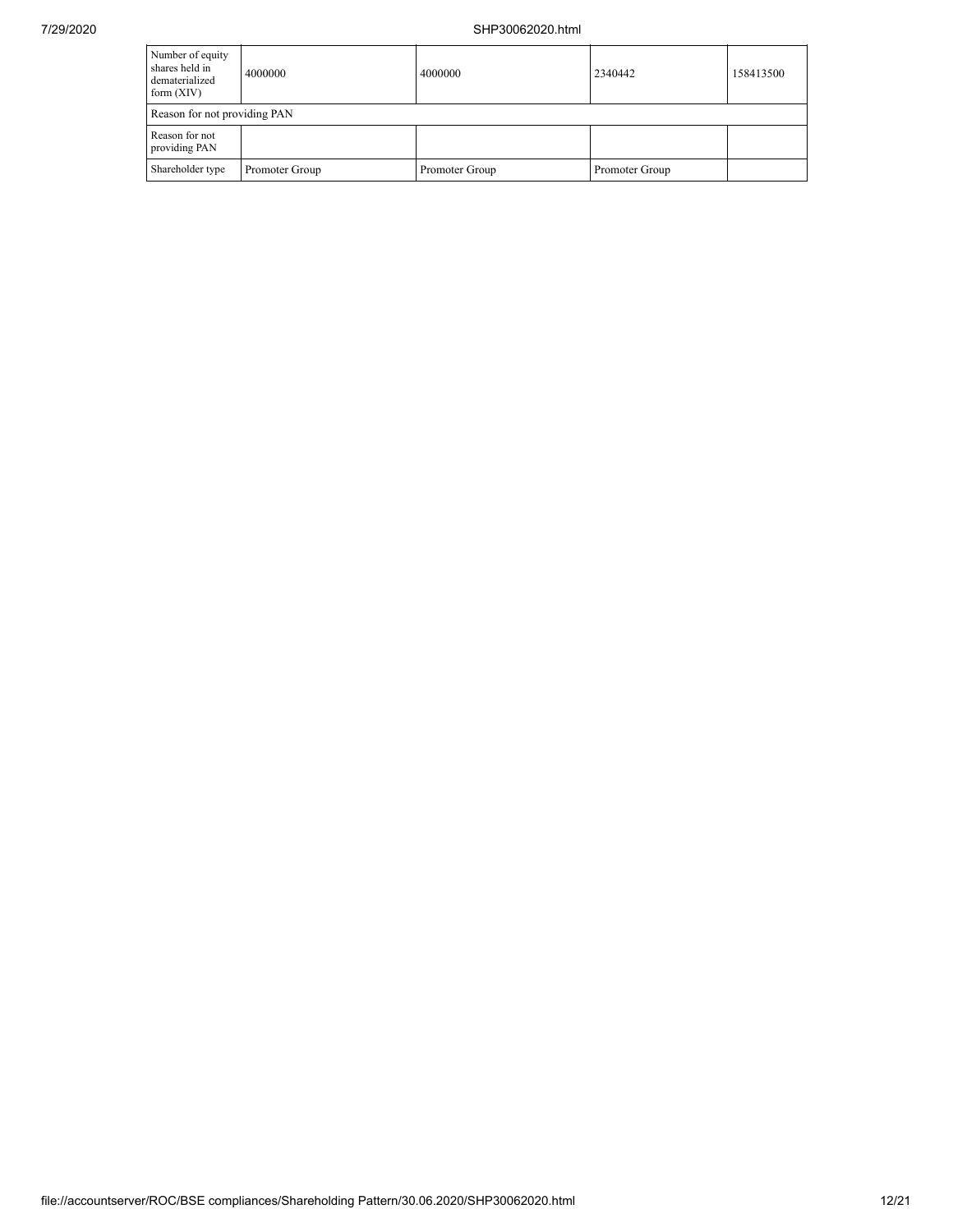| <b>Foreign Portfolio Investors</b>                                                                                                                                                           |                                   |                                                               |                                      |                                              |                          |  |  |  |  |  |  |  |
|----------------------------------------------------------------------------------------------------------------------------------------------------------------------------------------------|-----------------------------------|---------------------------------------------------------------|--------------------------------------|----------------------------------------------|--------------------------|--|--|--|--|--|--|--|
| Searial No.                                                                                                                                                                                  | $\mathbf{1}$                      | $\overline{2}$                                                | 3                                    | $\overline{4}$                               |                          |  |  |  |  |  |  |  |
| Name of the<br>Shareholders (I)                                                                                                                                                              | <b>ARES</b><br><b>DIVERSIFIED</b> | <b>ALBULA INVESTMENT</b><br><b>FUND LTD</b>                   | <b>HYPNOS FUND</b><br><b>LIMITED</b> | <b>EOS MULTI STRATEGY</b><br><b>FUND LTD</b> | Click here to<br>go back |  |  |  |  |  |  |  |
| PAN (II)                                                                                                                                                                                     | AAHCA2144B                        | AAHCA3597Q                                                    | AACCH6785N                           | AADCE0686N                                   | Total                    |  |  |  |  |  |  |  |
| No. of fully paid<br>up equity shares<br>held $(IV)$                                                                                                                                         | 8250790                           | 5112765                                                       | 3581608                              | 2905401                                      | 19850564                 |  |  |  |  |  |  |  |
| No. Of Partly paid-<br>up equity shares<br>held(V)                                                                                                                                           |                                   |                                                               |                                      |                                              |                          |  |  |  |  |  |  |  |
| No. Of shares<br>underlying<br>Depository<br>Receipts (VI)                                                                                                                                   |                                   |                                                               |                                      |                                              |                          |  |  |  |  |  |  |  |
| Total nos. shares<br>held $(VII) = (IV) +$<br>$(V)$ + $(VI)$                                                                                                                                 | 8250790                           | 5112765                                                       | 3581608                              | 2905401                                      | 19850564                 |  |  |  |  |  |  |  |
| Shareholding as a<br>% of total no. of<br>shares (calculated<br>as per SCRR,<br>1957) (VIII) As a<br>% of $(A+B+C2)$                                                                         | 3.38                              | 2.09                                                          | 1.47                                 | 1.19                                         | 8.13                     |  |  |  |  |  |  |  |
|                                                                                                                                                                                              |                                   | Number of Voting Rights held in each class of securities (IX) |                                      |                                              |                          |  |  |  |  |  |  |  |
| Class eg: X                                                                                                                                                                                  | 8250790                           | 5112765                                                       | 3581608                              | 2905401                                      | 19850564                 |  |  |  |  |  |  |  |
| Class eg:y                                                                                                                                                                                   |                                   |                                                               |                                      |                                              |                          |  |  |  |  |  |  |  |
| Total                                                                                                                                                                                        | 8250790                           | 5112765                                                       | 3581608                              | 2905401                                      | 19850564                 |  |  |  |  |  |  |  |
| Total as a % of<br><b>Total Voting rights</b>                                                                                                                                                | 3.38                              | 2.09                                                          | 1.47                                 | 1.19                                         | 8.13                     |  |  |  |  |  |  |  |
| No. Of Shares<br>Underlying<br>Outstanding<br>convertible<br>securities $(X)$                                                                                                                |                                   |                                                               |                                      |                                              |                          |  |  |  |  |  |  |  |
| No. of Shares<br>Underlying<br>Outstanding<br>Warrants (Xi)                                                                                                                                  |                                   |                                                               |                                      |                                              |                          |  |  |  |  |  |  |  |
| No. Of Shares<br>Underlying<br>Outstanding<br>convertible<br>securities and No.<br>Of Warrants (Xi)<br>(a)                                                                                   |                                   |                                                               |                                      |                                              |                          |  |  |  |  |  |  |  |
| Shareholding, as a<br>% assuming full<br>conversion of<br>convertible<br>securities (as a<br>3.38<br>percentage of<br>diluted share<br>capital) (XI)=<br>$(VII)+(X)$ As a %<br>of $(A+B+C2)$ |                                   | 2.09                                                          | 1.47                                 | 1.19                                         | 8.13                     |  |  |  |  |  |  |  |
| Number of Locked in shares (XII)                                                                                                                                                             |                                   |                                                               |                                      |                                              |                          |  |  |  |  |  |  |  |
| No. (a)                                                                                                                                                                                      |                                   |                                                               |                                      |                                              |                          |  |  |  |  |  |  |  |
| As a % of total<br>Shares held (b)                                                                                                                                                           |                                   |                                                               |                                      |                                              |                          |  |  |  |  |  |  |  |
| Number of equity<br>shares held in<br>8250790<br>dematerialized<br>form $(XIV)$                                                                                                              |                                   | 5112765                                                       | 3581608                              | 2905401                                      | 19850564                 |  |  |  |  |  |  |  |
| Reason for not providing PAN                                                                                                                                                                 |                                   |                                                               |                                      |                                              |                          |  |  |  |  |  |  |  |
| Reason for not<br>providing PAN                                                                                                                                                              |                                   |                                                               |                                      |                                              |                          |  |  |  |  |  |  |  |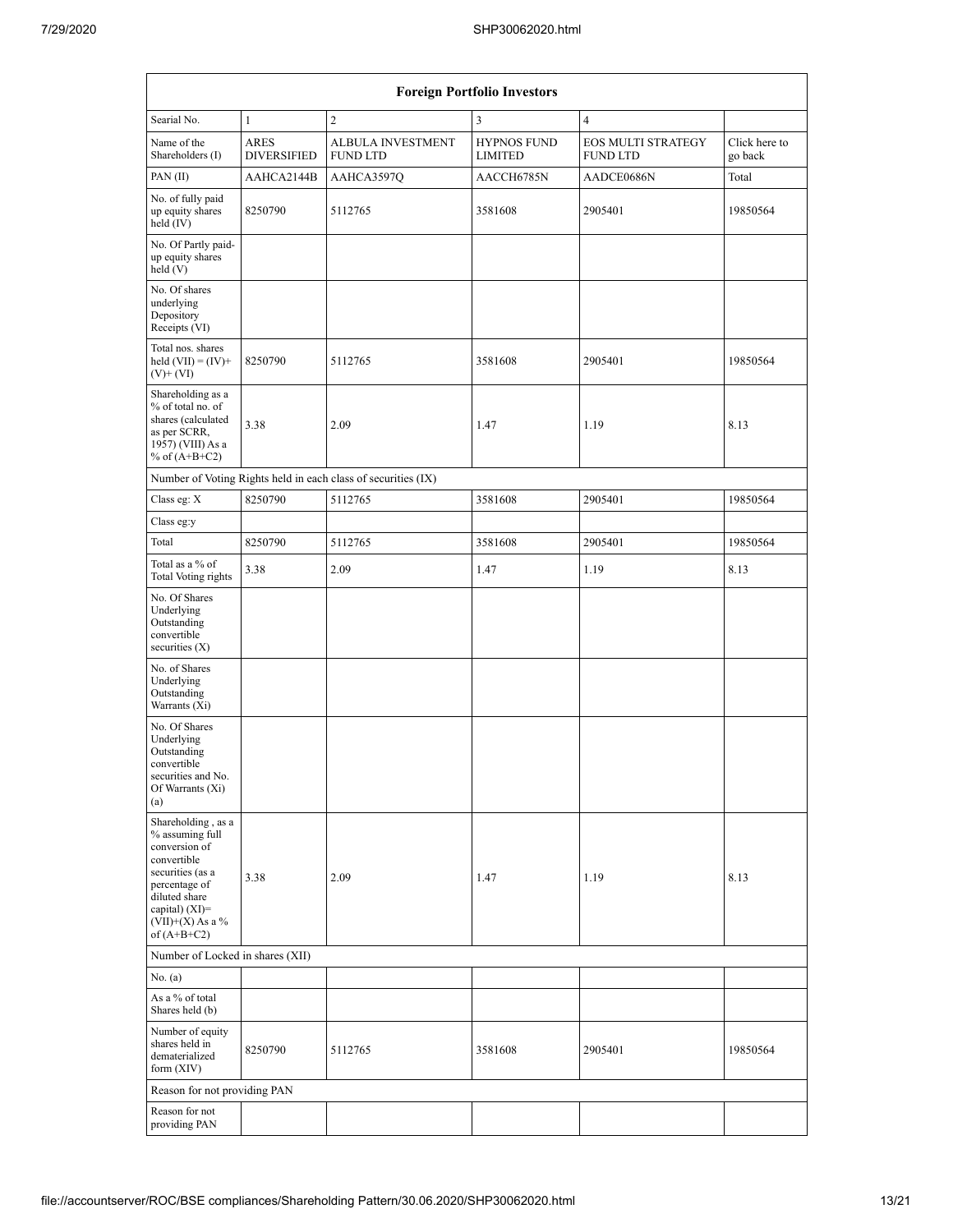| <b>Insurance Companies</b>                                                                                                                                                             |                                                               |                       |  |  |  |  |  |  |  |  |  |
|----------------------------------------------------------------------------------------------------------------------------------------------------------------------------------------|---------------------------------------------------------------|-----------------------|--|--|--|--|--|--|--|--|--|
| Searial No.                                                                                                                                                                            | $\mathbf{1}$                                                  |                       |  |  |  |  |  |  |  |  |  |
| Name of the<br>Shareholders (I)                                                                                                                                                        | LIFE INSURANCE CORPORATION OF INDIA                           | Click here to go back |  |  |  |  |  |  |  |  |  |
| PAN (II)                                                                                                                                                                               | AAACL0582H                                                    | Total                 |  |  |  |  |  |  |  |  |  |
| No. of fully paid<br>up equity shares<br>held (IV)                                                                                                                                     | 9391955                                                       | 9391955               |  |  |  |  |  |  |  |  |  |
| No. Of Partly paid-<br>up equity shares<br>held(V)                                                                                                                                     |                                                               |                       |  |  |  |  |  |  |  |  |  |
| No. Of shares<br>underlying<br>Depository<br>Receipts (VI)                                                                                                                             |                                                               |                       |  |  |  |  |  |  |  |  |  |
| Total nos. shares<br>held $(VII) = (IV) +$<br>$(V)$ + $(VI)$                                                                                                                           | 9391955                                                       | 9391955               |  |  |  |  |  |  |  |  |  |
| Shareholding as a<br>% of total no. of<br>shares (calculated<br>as per SCRR,<br>1957) (VIII) As a<br>% of $(A+B+C2)$                                                                   | 3.85                                                          | 3.85                  |  |  |  |  |  |  |  |  |  |
|                                                                                                                                                                                        | Number of Voting Rights held in each class of securities (IX) |                       |  |  |  |  |  |  |  |  |  |
| Class eg: X                                                                                                                                                                            | 9391955                                                       | 9391955               |  |  |  |  |  |  |  |  |  |
| Class eg:y                                                                                                                                                                             |                                                               |                       |  |  |  |  |  |  |  |  |  |
| Total                                                                                                                                                                                  | 9391955                                                       | 9391955               |  |  |  |  |  |  |  |  |  |
| Total as a % of<br>Total Voting rights                                                                                                                                                 | 3.85                                                          | 3.85                  |  |  |  |  |  |  |  |  |  |
| No. Of Shares<br>Underlying<br>Outstanding<br>convertible<br>securities $(X)$                                                                                                          |                                                               |                       |  |  |  |  |  |  |  |  |  |
| No. of Shares<br>Underlying<br>Outstanding<br>Warrants (Xi)                                                                                                                            |                                                               |                       |  |  |  |  |  |  |  |  |  |
| No. Of Shares<br>Underlying<br>Outstanding<br>convertible<br>securities and No.<br>Of Warrants (Xi)<br>(a)                                                                             |                                                               |                       |  |  |  |  |  |  |  |  |  |
| Shareholding, as a<br>% assuming full<br>conversion of<br>convertible<br>securities (as a<br>percentage of<br>diluted share<br>capital) $(XI)=$<br>$(VII)+(X)$ As a %<br>of $(A+B+C2)$ | 3.85                                                          | 3.85                  |  |  |  |  |  |  |  |  |  |
| Number of Locked in shares (XII)                                                                                                                                                       |                                                               |                       |  |  |  |  |  |  |  |  |  |
| No. (a)                                                                                                                                                                                |                                                               |                       |  |  |  |  |  |  |  |  |  |
| As a % of total<br>Shares held (b)                                                                                                                                                     |                                                               |                       |  |  |  |  |  |  |  |  |  |
| Number of equity<br>shares held in<br>dematerialized<br>form (XIV)                                                                                                                     | 9391955                                                       | 9391955               |  |  |  |  |  |  |  |  |  |
| Reason for not providing PAN                                                                                                                                                           |                                                               |                       |  |  |  |  |  |  |  |  |  |
| Reason for not<br>providing PAN                                                                                                                                                        |                                                               |                       |  |  |  |  |  |  |  |  |  |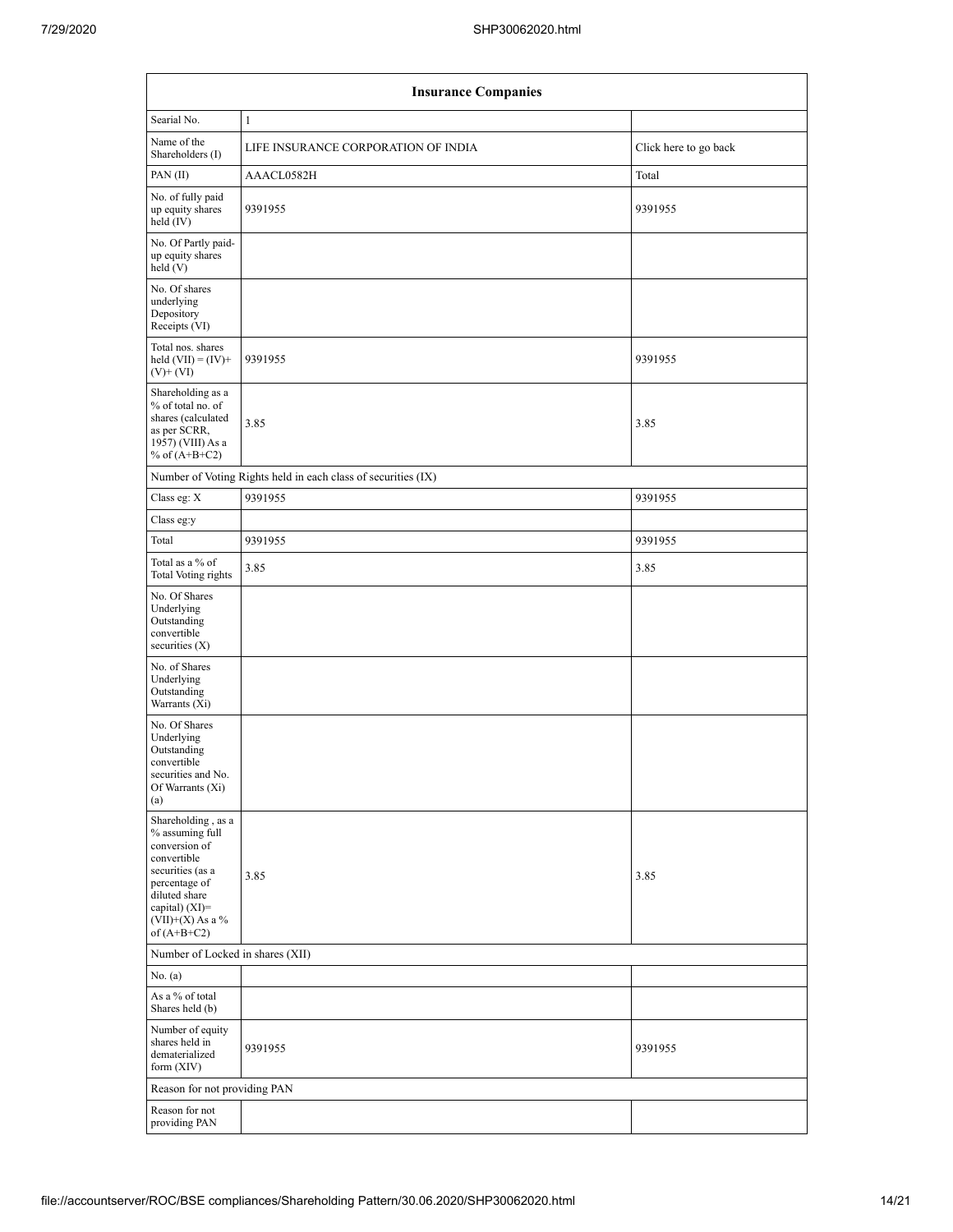|                                                                                                                                                                                      |              |                            |                                                                       | Any Other (specify)                                                    |                                                                       |                                                                 |                     |
|--------------------------------------------------------------------------------------------------------------------------------------------------------------------------------------|--------------|----------------------------|-----------------------------------------------------------------------|------------------------------------------------------------------------|-----------------------------------------------------------------------|-----------------------------------------------------------------|---------------------|
| Searial No.                                                                                                                                                                          | $\mathbf{1}$ | $\overline{c}$             | 3                                                                     | $\overline{4}$                                                         | 5                                                                     | 6                                                               | $\tau$              |
| Category                                                                                                                                                                             | <b>LLP</b>   | <b>Bodies</b><br>Corporate | <b>Bodies Corporate</b>                                               | <b>Bodies Corporate</b>                                                | <b>Bodies Corporate</b>                                               | <b>Bodies Corporate</b>                                         | Clearing<br>Members |
| Category / More<br>Category<br>than 1 percentage                                                                                                                                     |              | Category                   | More than 1<br>percentage of<br>shareholding                          | More than 1<br>percentage of<br>shareholding                           | More than 1<br>percentage of<br>shareholding                          | More than 1<br>percentage of<br>shareholding                    | Category            |
| Name of the<br>Shareholders (I)                                                                                                                                                      |              |                            | <b>KASTURI</b><br><b>VINTRADE</b><br><b>PRIVATE</b><br><b>LIMITED</b> | <b>TIRUPATI</b><br><b>AGENCIES</b><br><b>PRIVATE</b><br><b>LIMITED</b> | <b>NEEDFUL</b><br><b>DEALCOMM</b><br><b>PRIVATE</b><br><b>LIMITED</b> | <b>SURYAKANCHAN</b><br><b>VINIMAY PRIVATE</b><br><b>LIMITED</b> |                     |
| PAN(II)                                                                                                                                                                              |              |                            | AADCK7022Q                                                            | AAACT3169Q                                                             | AADCN5282H                                                            | AANCS1976K                                                      |                     |
| No. of the<br>Shareholders (I)                                                                                                                                                       | 6            | 93                         | 1                                                                     | $\mathbf{1}$                                                           | $\mathbf{1}$                                                          | 1                                                               | 58                  |
| No. of fully paid<br>up equity shares<br>held (IV)                                                                                                                                   | 506393       | 27098926                   | 9059602                                                               | 7695000                                                                | 4099000                                                               | 3490075                                                         | 175471              |
| No. Of Partly paid-<br>up equity shares<br>held(V)                                                                                                                                   |              |                            |                                                                       |                                                                        |                                                                       |                                                                 |                     |
| No. Of shares<br>underlying<br>Depository<br>Receipts (VI)                                                                                                                           |              |                            |                                                                       |                                                                        |                                                                       |                                                                 |                     |
| Total nos. shares<br>held $(VII) = (IV) +$<br>(V)+ (VI)                                                                                                                              | 506393       | 27098926                   | 9059602                                                               | 7695000                                                                | 4099000                                                               | 3490075                                                         | 175471              |
| Shareholding as a<br>% of total no. of<br>shares (calculated<br>0.21<br>as per SCRR,<br>1957) (VIII) As a<br>% of $(A+B+C2)$                                                         |              | 11.09                      | 3.71                                                                  | 3.15                                                                   | 1.68                                                                  | 1.43                                                            | 0.07                |
|                                                                                                                                                                                      |              |                            | Number of Voting Rights held in each class of securities (IX)         |                                                                        |                                                                       |                                                                 |                     |
| Class eg: X                                                                                                                                                                          | 506393       | 27098926                   | 9059602                                                               | 7695000                                                                | 4099000                                                               | 3490075                                                         | 175471              |
| Class eg:y                                                                                                                                                                           |              |                            |                                                                       |                                                                        |                                                                       |                                                                 |                     |
| Total                                                                                                                                                                                | 506393       | 27098926                   | 9059602                                                               | 7695000                                                                | 4099000                                                               | 3490075                                                         | 175471              |
| Total as a % of<br><b>Total Voting rights</b>                                                                                                                                        | 0.21         | 11.09                      | 3.71                                                                  | 3.15                                                                   | 1.68                                                                  | 1.43                                                            | 0.07                |
| No. Of Shares<br>Underlying<br>Outstanding<br>convertible<br>securities $(X)$                                                                                                        |              |                            |                                                                       |                                                                        |                                                                       |                                                                 |                     |
| No. of Shares<br>Underlying<br>Outstanding<br>Warrants (Xi)                                                                                                                          |              |                            |                                                                       |                                                                        |                                                                       |                                                                 |                     |
| No. Of Shares<br>Underlying<br>Outstanding<br>convertible<br>securities and No.<br>Of Warrants (Xi)<br>(a)                                                                           |              |                            |                                                                       |                                                                        |                                                                       |                                                                 |                     |
| Shareholding, as a<br>% assuming full<br>conversion of<br>convertible<br>securities (as a<br>percentage of<br>diluted share<br>capital) (XI)=<br>$(VII)+(X)$ As a %<br>of $(A+B+C2)$ | 0.21         | 11.09                      | 3.71                                                                  | 3.15                                                                   | 1.68                                                                  | 1.43                                                            | 0.07                |
| Number of Locked in shares (XII)                                                                                                                                                     |              |                            |                                                                       |                                                                        |                                                                       |                                                                 |                     |
| No. (a)                                                                                                                                                                              |              |                            |                                                                       |                                                                        |                                                                       |                                                                 |                     |
| As a % of total<br>Shares held (b)                                                                                                                                                   |              |                            |                                                                       |                                                                        |                                                                       |                                                                 |                     |
| Number of equity                                                                                                                                                                     | 506393       | 27028426 9059602           |                                                                       | 7695000                                                                | 4099000                                                               | 3490075                                                         | 175471              |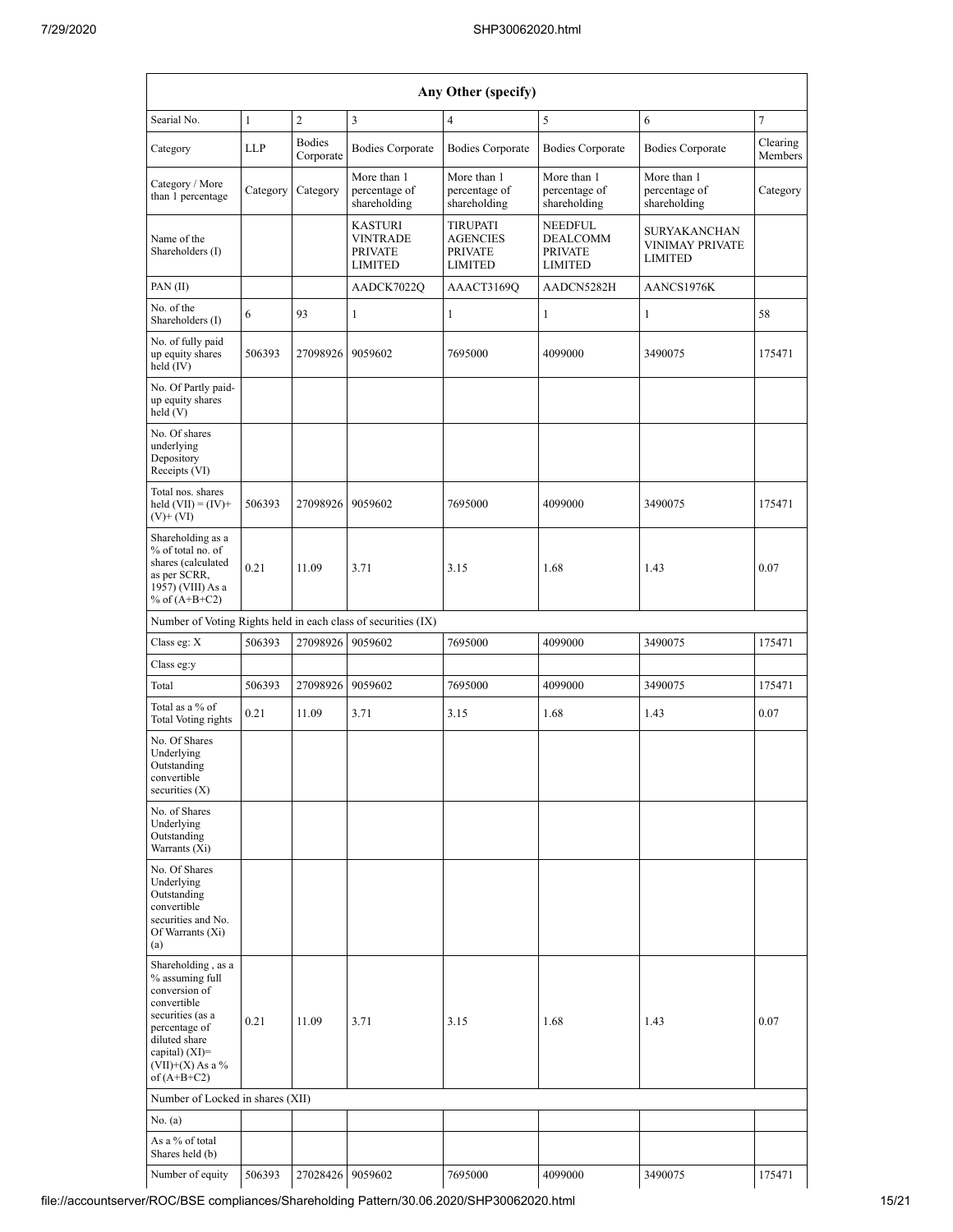| shares held in<br>dematerialized<br>form $(XIV)$ |  |  |  |  |  |  |  |  |  |  |
|--------------------------------------------------|--|--|--|--|--|--|--|--|--|--|
| Reason for not providing PAN                     |  |  |  |  |  |  |  |  |  |  |
| Reason for not<br>providing PAN                  |  |  |  |  |  |  |  |  |  |  |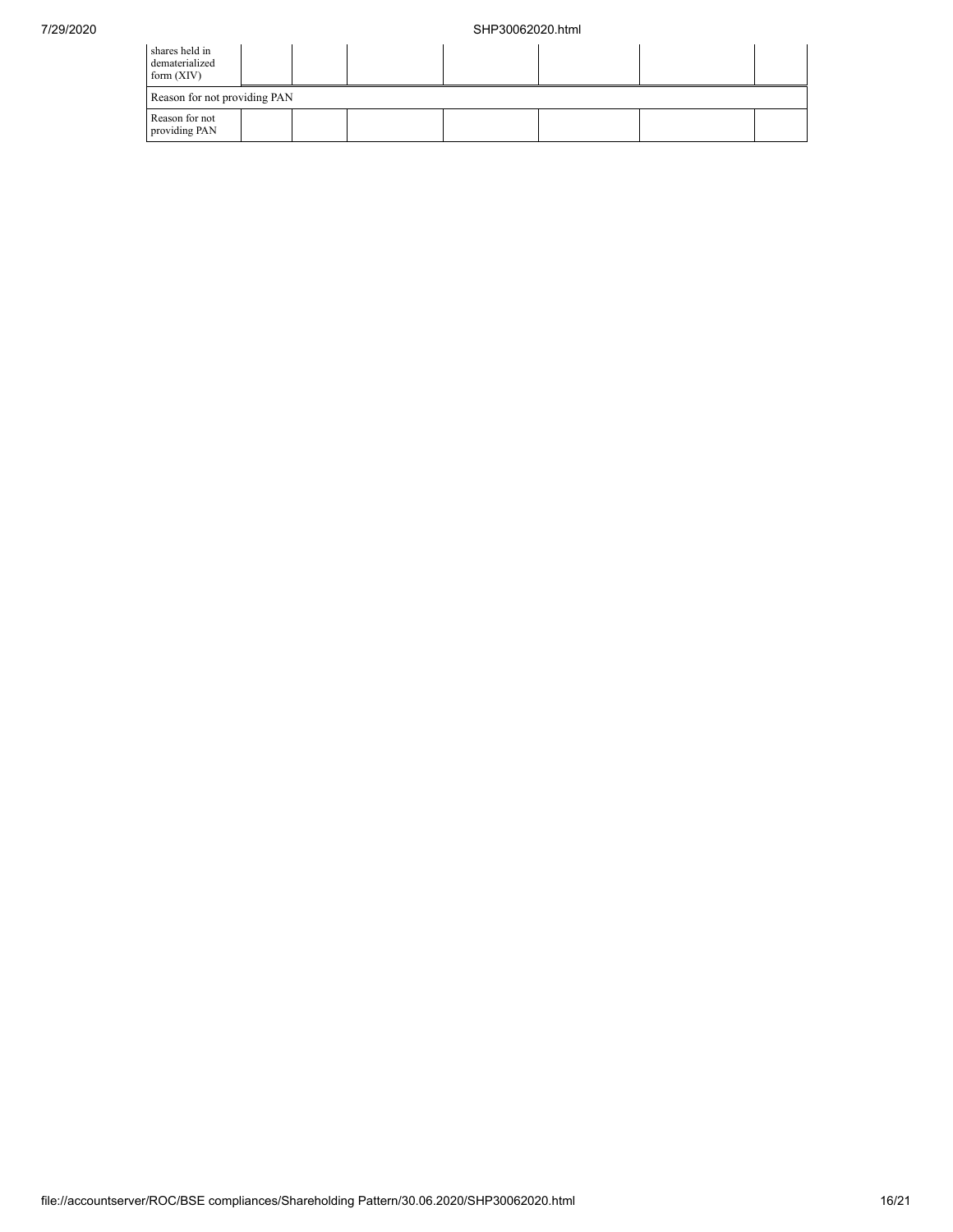| Any Other (specify)                                                                                                                                                                  |                                                               |                    |                                           |                  |            |              |                                               |  |  |  |  |
|--------------------------------------------------------------------------------------------------------------------------------------------------------------------------------------|---------------------------------------------------------------|--------------------|-------------------------------------------|------------------|------------|--------------|-----------------------------------------------|--|--|--|--|
| Searial No.                                                                                                                                                                          | $\,8\,$                                                       | 9                  | 10                                        | 11               | 12         | 13           | 14                                            |  |  |  |  |
| Category                                                                                                                                                                             | Non-Resident<br>Indian (NRI)                                  | Others             | Others                                    | Trusts           | <b>HUF</b> | <b>IEPF</b>  | Unclaimed or<br>Suspense or Escrow<br>Account |  |  |  |  |
| Category / More<br>than 1 percentage                                                                                                                                                 | Category                                                      | Category           | More than 1 percentage of<br>shareholding | Category         | Category   | Category     | Category                                      |  |  |  |  |
| Name of the<br>Shareholders (I)                                                                                                                                                      |                                                               | Foreign<br>Company | 2I CAPITAL PCC                            |                  |            |              |                                               |  |  |  |  |
| PAN (II)                                                                                                                                                                             |                                                               |                    | AAACZ2718B                                |                  |            |              |                                               |  |  |  |  |
| No. of the<br>Shareholders (I)                                                                                                                                                       | 91                                                            | 1                  | 1                                         | 3                | 145        | $\mathbf{1}$ | $\mathbf{1}$                                  |  |  |  |  |
| No. of fully paid<br>up equity shares<br>held (IV)                                                                                                                                   | 142809                                                        | 23077000           | 23077000                                  | 1900             | 206492     | 568294       | 55300                                         |  |  |  |  |
| No. Of Partly paid-<br>up equity shares<br>held (V)                                                                                                                                  |                                                               |                    |                                           |                  |            |              |                                               |  |  |  |  |
| No. Of shares<br>underlying<br>Depository<br>Receipts (VI)                                                                                                                           |                                                               |                    |                                           |                  |            |              |                                               |  |  |  |  |
| Total nos. shares<br>held $(VII) = (IV) +$<br>$(V)$ + $(VI)$                                                                                                                         | 142809                                                        | 23077000           | 23077000                                  | 1900             | 206492     | 568294       | 55300                                         |  |  |  |  |
| Shareholding as a<br>% of total no. of<br>shares (calculated<br>as per SCRR,<br>1957) (VIII) As a<br>% of $(A+B+C2)$                                                                 | 0.06                                                          | 9.45               | 9.45                                      | $\boldsymbol{0}$ | 0.08       | 0.23         | 0.02                                          |  |  |  |  |
|                                                                                                                                                                                      | Number of Voting Rights held in each class of securities (IX) |                    |                                           |                  |            |              |                                               |  |  |  |  |
| Class eg: X                                                                                                                                                                          | 142809                                                        | 23077000           | 23077000                                  | 1900             | 206492     | 568294       | 55300                                         |  |  |  |  |
| Class eg:y                                                                                                                                                                           |                                                               |                    |                                           |                  |            |              |                                               |  |  |  |  |
| Total                                                                                                                                                                                | 142809                                                        | 23077000           | 23077000                                  | 1900             | 206492     | 568294       | 55300                                         |  |  |  |  |
| Total as a % of<br>Total Voting rights                                                                                                                                               | 0.06                                                          | 9.45               | 9.45                                      | $\boldsymbol{0}$ | 0.08       | 0.23         | 0.02                                          |  |  |  |  |
| No. Of Shares<br>Underlying<br>Outstanding<br>convertible<br>securities $(X)$                                                                                                        |                                                               |                    |                                           |                  |            |              |                                               |  |  |  |  |
| No. of Shares<br>Underlying<br>Outstanding<br>Warrants (Xi)                                                                                                                          |                                                               |                    |                                           |                  |            |              |                                               |  |  |  |  |
| No. Of Shares<br>Underlying<br>Outstanding<br>convertible<br>securities and No.<br>Of Warrants (Xi)<br>(a)                                                                           |                                                               |                    |                                           |                  |            |              |                                               |  |  |  |  |
| Shareholding, as a<br>% assuming full<br>conversion of<br>convertible<br>securities (as a<br>percentage of<br>diluted share<br>capital) (XI)=<br>$(VII)+(X)$ As a %<br>of $(A+B+C2)$ | 0.06                                                          | 9.45               | 9.45                                      | $\boldsymbol{0}$ | 0.08       | 0.23         | 0.02                                          |  |  |  |  |
| Number of Locked in shares (XII)                                                                                                                                                     |                                                               |                    |                                           |                  |            |              |                                               |  |  |  |  |
| No. (a)                                                                                                                                                                              |                                                               |                    |                                           |                  |            |              |                                               |  |  |  |  |
| As a % of total<br>Shares held (b)                                                                                                                                                   |                                                               |                    |                                           |                  |            |              |                                               |  |  |  |  |
| Number of equity<br>shares held in                                                                                                                                                   | 142809                                                        | 23077000           | 23077000                                  | 200              | 206492     | 568294       | $\overline{0}$                                |  |  |  |  |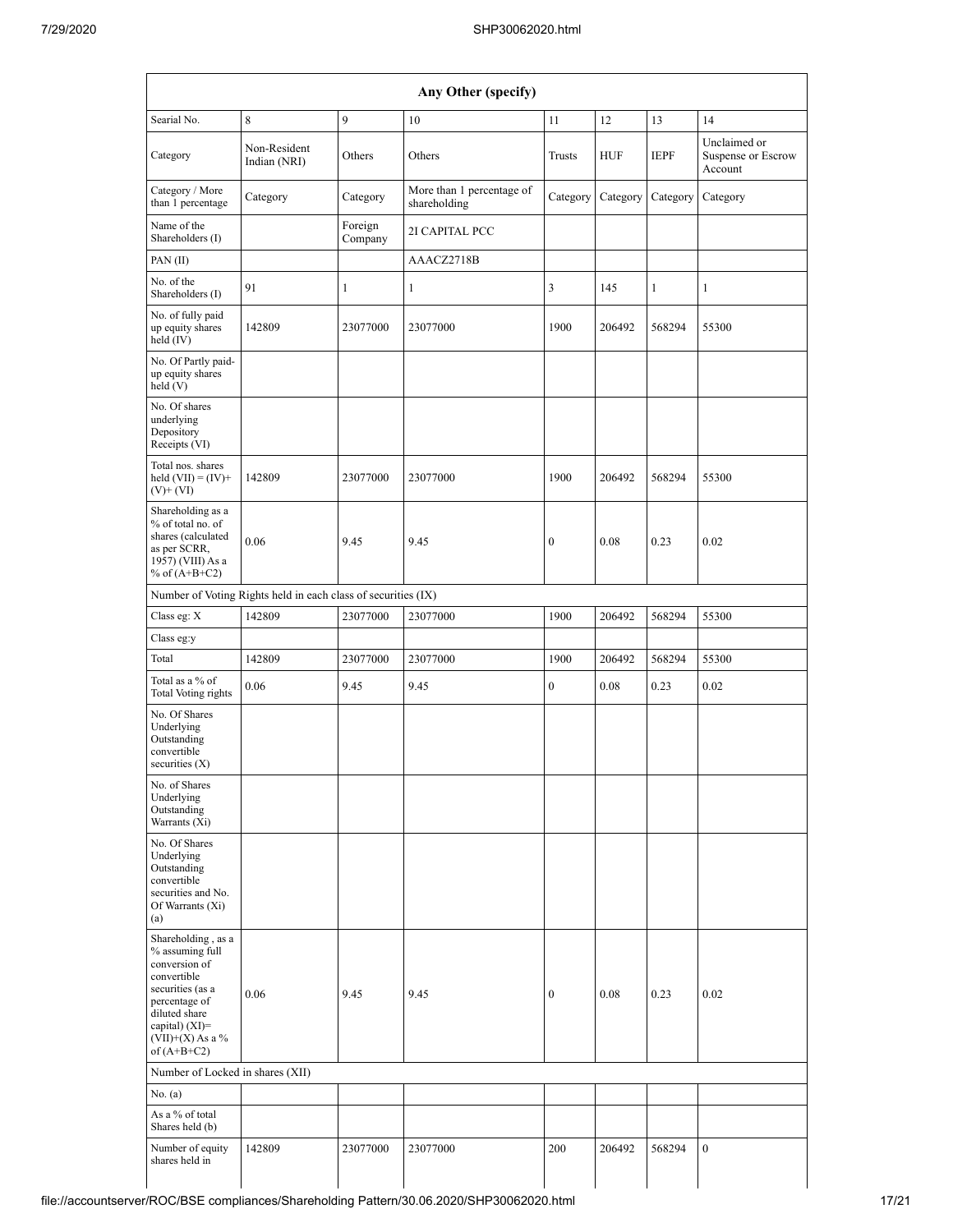| dematerialized<br>form $(XIV)$  |  |  |  |  |  |  |  |  |  |
|---------------------------------|--|--|--|--|--|--|--|--|--|
| Reason for not providing PAN    |  |  |  |  |  |  |  |  |  |
| Reason for not<br>providing PAN |  |  |  |  |  |  |  |  |  |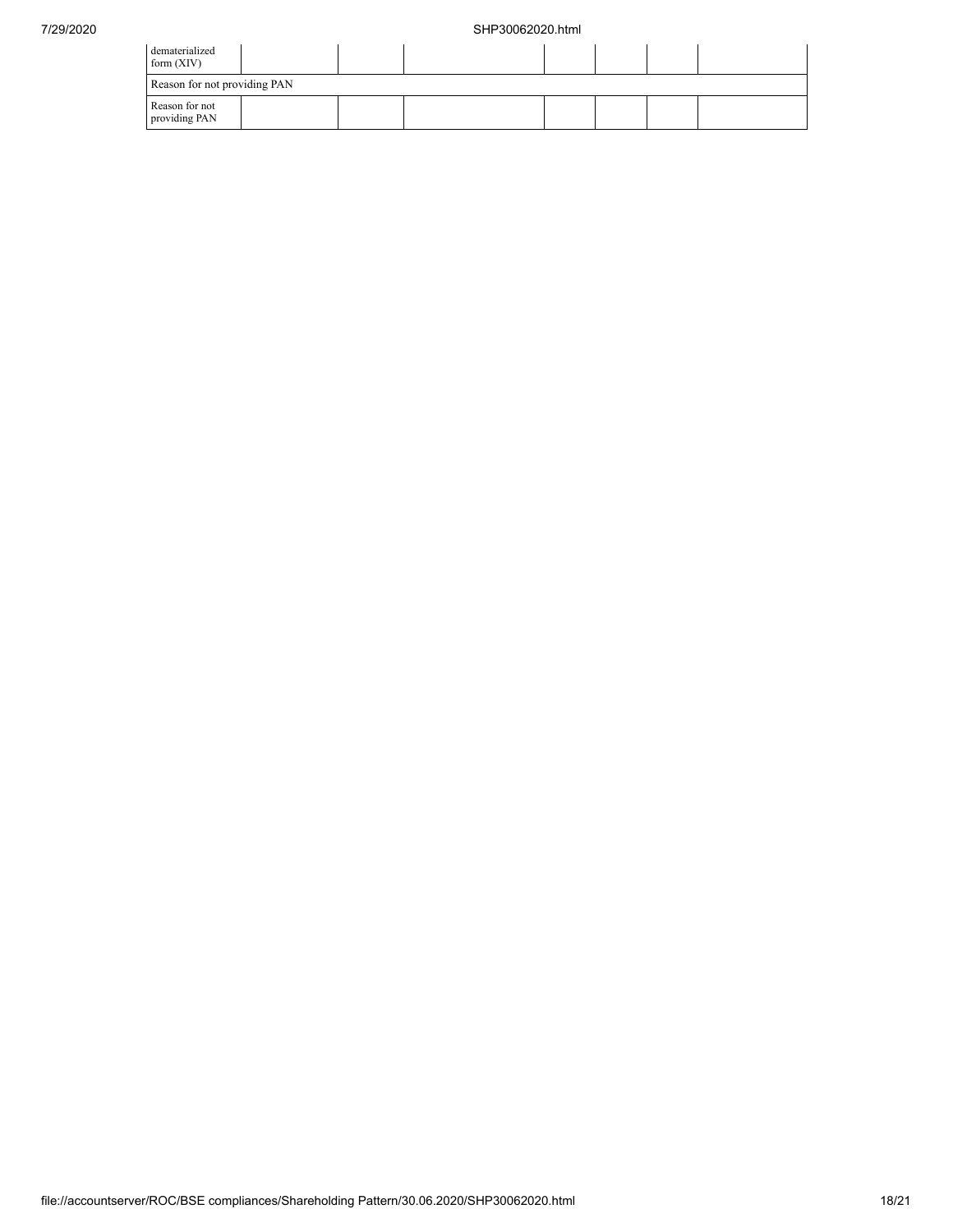|                                                                                                                                                                                                     | Any Other (specify)                                           |  |  |  |  |  |  |  |  |
|-----------------------------------------------------------------------------------------------------------------------------------------------------------------------------------------------------|---------------------------------------------------------------|--|--|--|--|--|--|--|--|
| Searial No.                                                                                                                                                                                         |                                                               |  |  |  |  |  |  |  |  |
| Category                                                                                                                                                                                            |                                                               |  |  |  |  |  |  |  |  |
| Category / More<br>than 1 percentage                                                                                                                                                                |                                                               |  |  |  |  |  |  |  |  |
| Name of the<br>Shareholders (I)                                                                                                                                                                     | Click here to go back                                         |  |  |  |  |  |  |  |  |
| PAN (II)                                                                                                                                                                                            | Total                                                         |  |  |  |  |  |  |  |  |
| No. of the<br>Shareholders (I)                                                                                                                                                                      | 399                                                           |  |  |  |  |  |  |  |  |
| No. of fully paid<br>up equity shares<br>held (IV)                                                                                                                                                  | 51832585                                                      |  |  |  |  |  |  |  |  |
| No. Of Partly paid-<br>up equity shares<br>held(V)                                                                                                                                                  |                                                               |  |  |  |  |  |  |  |  |
| No. Of shares<br>underlying<br>Depository<br>Receipts (VI)                                                                                                                                          |                                                               |  |  |  |  |  |  |  |  |
| Total nos. shares<br>held $(VII) = (IV) +$<br>$(V)$ + $(VI)$                                                                                                                                        | 51832585                                                      |  |  |  |  |  |  |  |  |
| Shareholding as a<br>% of total no. of<br>shares (calculated<br>as per SCRR,<br>1957) (VIII) As a<br>% of $(A+B+C2)$                                                                                | 21.21                                                         |  |  |  |  |  |  |  |  |
|                                                                                                                                                                                                     | Number of Voting Rights held in each class of securities (IX) |  |  |  |  |  |  |  |  |
| Class eg: X                                                                                                                                                                                         | 51832585                                                      |  |  |  |  |  |  |  |  |
| Class eg:y                                                                                                                                                                                          |                                                               |  |  |  |  |  |  |  |  |
| Total                                                                                                                                                                                               | 51832585                                                      |  |  |  |  |  |  |  |  |
| Total as a % of<br>Total Voting rights                                                                                                                                                              | 21.21                                                         |  |  |  |  |  |  |  |  |
| No. Of Shares<br>Underlying<br>Outstanding<br>convertible<br>securities $(X)$                                                                                                                       |                                                               |  |  |  |  |  |  |  |  |
| No. of Shares<br>Underlying<br>Outstanding<br>Warrants (Xi)                                                                                                                                         |                                                               |  |  |  |  |  |  |  |  |
| No. Of Shares<br>Underlying<br>Outstanding<br>convertible<br>securities and No.<br>Of Warrants (Xi)<br>(a)                                                                                          |                                                               |  |  |  |  |  |  |  |  |
| Shareholding, as a<br>% assuming full<br>conversion of<br>convertible<br>securities (as a<br>percentage of<br>diluted share<br>capital) (XI)=<br>$(\rm{VII}){+}(\rm{X})$ As a $\%$<br>of $(A+B+C2)$ | 21.21                                                         |  |  |  |  |  |  |  |  |
|                                                                                                                                                                                                     | Number of Locked in shares (XII)                              |  |  |  |  |  |  |  |  |
| No. $(a)$                                                                                                                                                                                           |                                                               |  |  |  |  |  |  |  |  |
| As a % of total<br>Shares held (b)                                                                                                                                                                  |                                                               |  |  |  |  |  |  |  |  |
| Number of equity<br>shares held in<br>dematerialized<br>form $(XIV)$                                                                                                                                | 51705085                                                      |  |  |  |  |  |  |  |  |
| Reason for not providing PAN                                                                                                                                                                        |                                                               |  |  |  |  |  |  |  |  |

 $\overline{\phantom{a}}$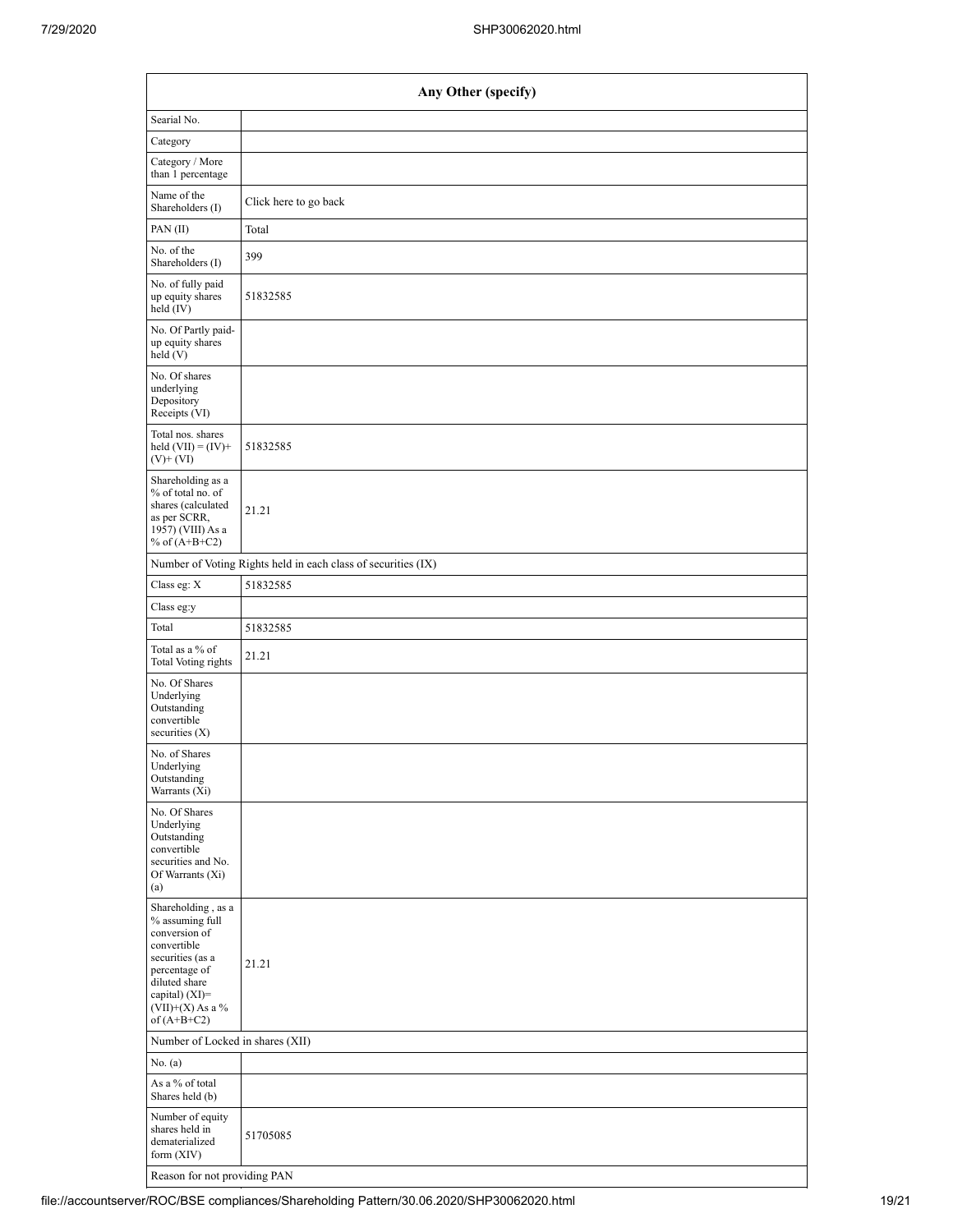Reason for not providing PAN